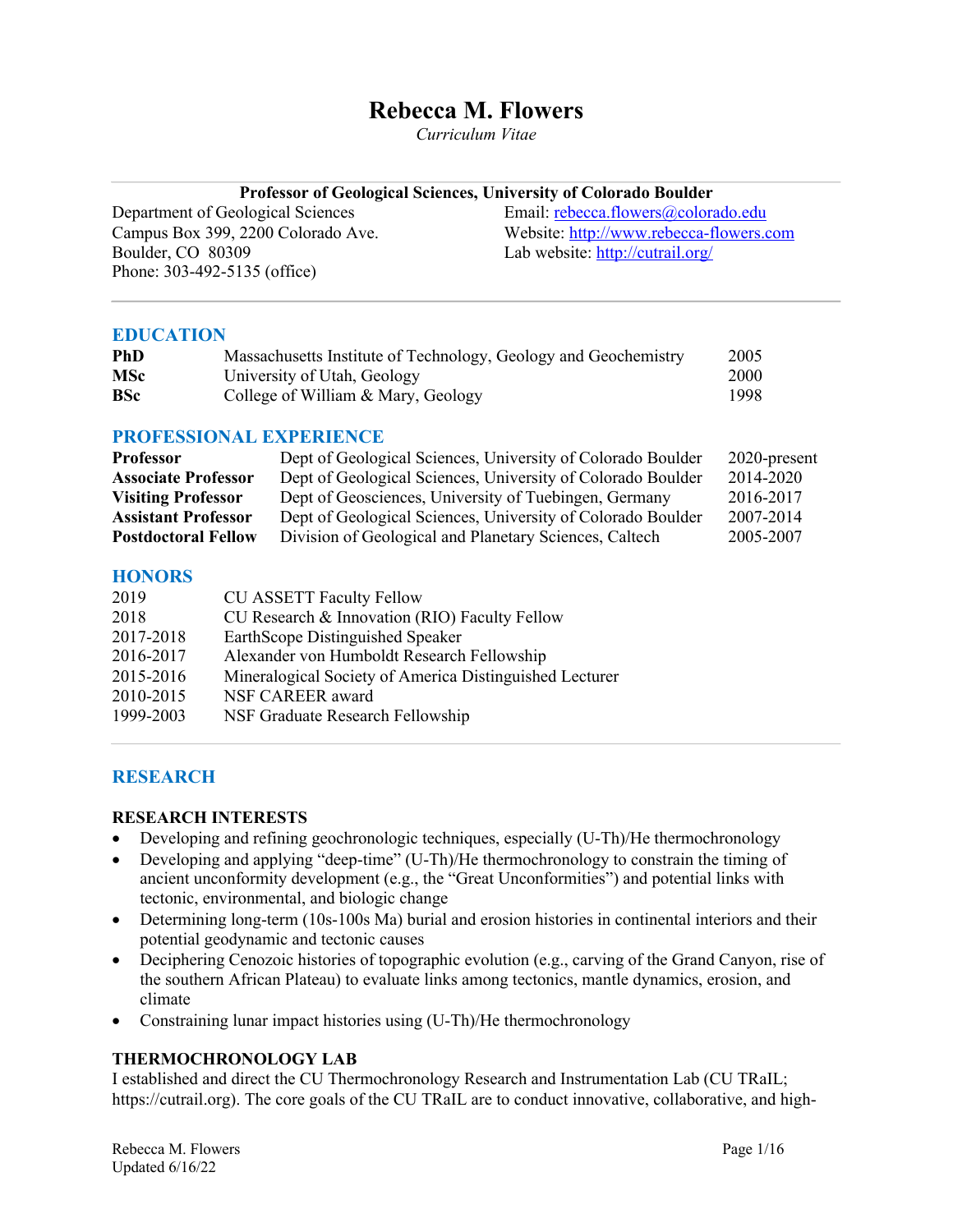quality research and technique development while also providing geo- and thermochronologic data and training to the broader Earth science community. Our primary focus is on whole crystal and in situ (U-Th)/He dating, with recent implementation of laser-ablation U-Pb and trace element mapping capabilities. Instrumentation includes an ASI Alphachron quadrupole He system; an Agilent 7900 quadrupole ICP-MS; an ESI NWR193UC excimer laser; a KLA ZETA-20 optical profiler; and a new custom, lowvolume, He extraction and measurement line built in-house that will be largely dedicated to laser-ablation He analyses. This equipment was funded by three NSF Instrumentation & Facilities awards in 2012, 2016, and 2019. Our lab has a strong user base and has generated >15,000 (U-Th)/He dates.

### **PUBLICATIONS**

denotes \*graduate advisee, \*\*undergraduate student advisee, or <sup>§</sup>research associate in lab group

### **In Review**

- 70. **Flowers, R.M.,** Ketcham, R.A., Macdonald, F.A., Siddoway, C.S., Havranek, R.E., in review, Existing thermochronologic data do not constrain Snowball glacial erosion below the Great Unconformities: *Proceedings of the National Academy of Sciences*, Letter to the Editor.
- 69. § Martin, P.E., § Metcalf, J.R., and **Flowers, R.M.,** in review, Calculation of uncertainty in the (U-Th)/He system: *Geochronology*.
- 68. Pu, J., Macdonald, F.A., Schmitz, M., Rainbird, R., Bleeker, W., Peak, B., **Flowers, R.M.,** Hoffman, P., Rioux, M., and Hamilton, M., in review, Emplacement of the Franklin large igneous province and initiation of the Sturtian Snowball Earth: *Science Advances.*

#### **In Press**

67. Macdonald, F.A., Yonkee, W.A., **Flowers, R.M.,** and Swanson-Hysell, N.L., 2022, Neoproterozoic of Laurentia: *GSA Memoir, Laurentia: An evolving continent.*

#### **Published**

- 66. **Flowers, R.M.,** Zeitler, P.K., Danišík, M., Reiners, P.W., Gautheron, C., Ketcham, R.A., Metcalf, J.R., Stockli, D.F., Enkelmann, E., and Brown, R.W., 2022, (U-Th)/He chronology: Part 1. Data, uncertainty, and reporting: *Geological Society of America Bulletin* special volume on the *Reporting and Interpretation of Geochronologic data,* https://doi.org/10.1130/B36266.1.
- 65. **Flowers, R.M.,** Ketcham, R.A., Enkelmann, E., Gautheron, C., Reiners, P.W., Metcalf, J.R., Danišík, M., Stockli, D.F., and Brown, R.W., 2022, (U-Th)/He chronology: Part 2. Considerations for evaluating, integrating, and interpreting conventional individual aliquot data: *Geological Society of America Bulletin* special volume on the *Reporting and Interpretation of Geochronologic data*, https://doi.org/10.1130/B36268.1.
- 64. \*Havranek, R.E. and **Flowers, R.M.**, 2022, Zircon (U-Th)/He data for the Colorado Front Range "fourteeners" and testing Cryogenian exhumation of sub-Great Unconformity basement *Chemical Geology*, v. 591, https://doi.org/10.1016/j.chemgeo.2021.120702.
- 63. \*Peak, B.A., **Flowers, R.M.**, Macdonald, F.A., and Cottle, J.M., 2022, Forum, Reply to Comment on: Zircon (U-Th)/He thermochronology reveals pre-Great Unconformity paleotopography in the Grand Canyon region: 50 (3): e544, https://doi.org/10.1130/G49965Y.1.
- 62. Abbott, L.D., **Flowers, R.M.,** Metcalf, J., Falkowski, S., and Niazy, F., 2022, Post-Laramide, Eocene epeirogeny in Colorado – The result of a mantle drip?: *Geosphere*, https://doi.org/10.1130/GES02434.1*.*
- 61. \*Peak, B.A., **Flowers, R.M.**, Macdonald, F.A., and Cottle, J.M., 2021, Zircon (U-Th)/He thermochronology reveals pre-Great Unconformity paleotopography in the Grand Canyon region: *Geology*, v. 49, https://doi.org/10.1130/G49116.1.
- 60. \*Sturrock, C.P., **Flowers, R.M.,** and Macdonald, F.A., 2021, The late Great Unconformity of the central Canadian Shield: *Geochem. Geophys. Geosyst.,* https://doi.org/10.1029/2020GC009567.
- 59. § Metcalf, J.R. and **Flowers, R.M.,** 2021, (U-Th)/He Chronology, *Encyclopedia of Geology*, 2nd Edition*,* p. 66-75, https://doi.org/10.1016/B978-0-12-409548-9.12385-1.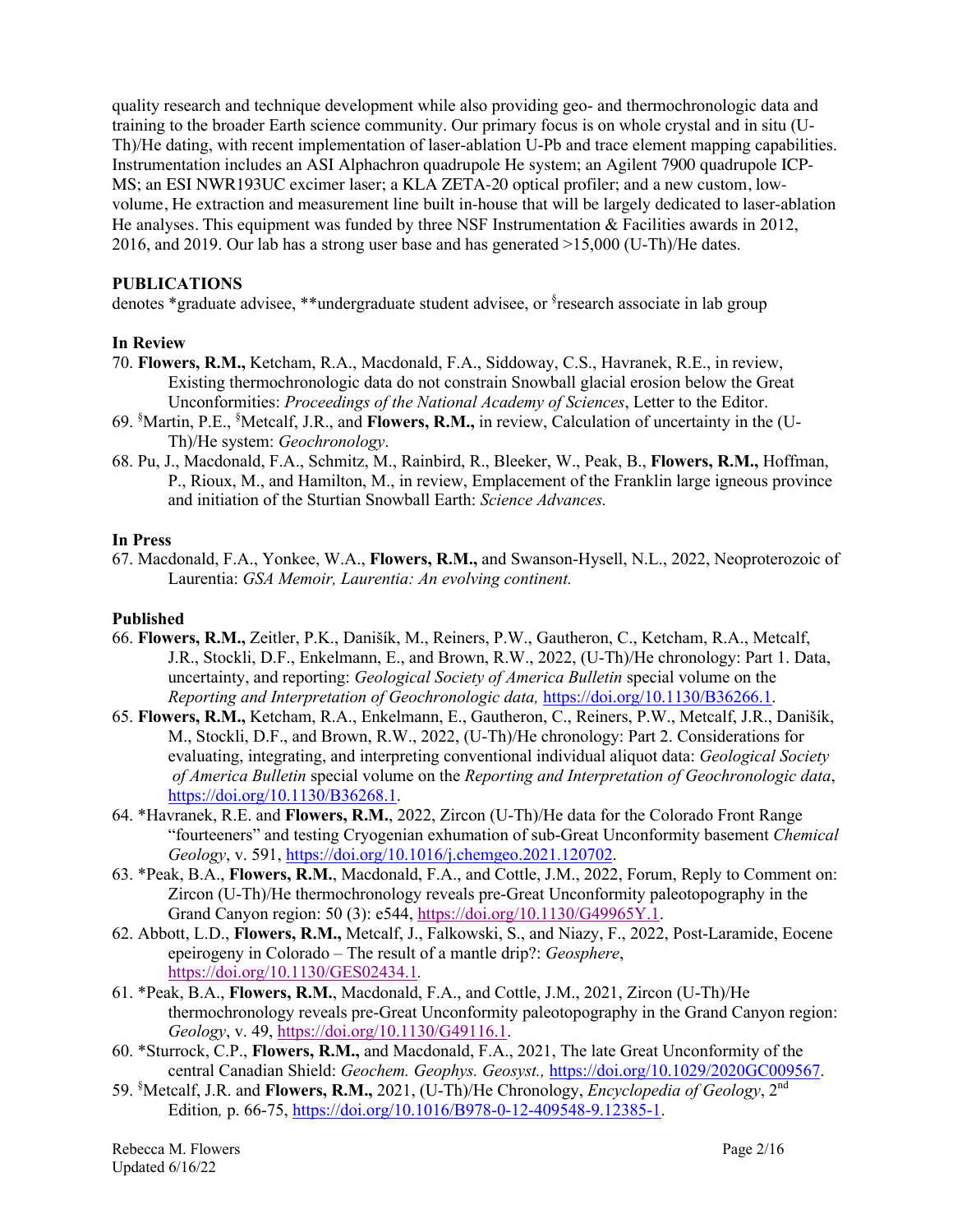- 58. Stanley, J.R., Braun, J., Baby, G., Guillocheau, F., Robin, C., **Flowers, R.M.**, Brown, R., Wildman, M., Beucher, R., 2021, Constraining plateau uplift in southern Africa by combining thermochronology, sediment flux, topography, and landscape evolution modeling: *Journal of Geophysical Research: Solid Earth, 126,* e2020JB021243, https://doi.org/10.1029/2020JB021243
- 57. **Flowers, R.M.,** Macdonald, F.A., Siddoway, C.S., and \*Havranek, R., 2020, Diachronous development of Great Unconformities before Neoproterozoic Snowball Earth: *Proceedings of the National Academy of Sciences,* v. 117 (19), www.pnas.org/cgi/doi/10.1073/pnas.1913131117.
- 56. \*Baughman, J.S. and **Flowers, R.M.**, 2020, Mesoproterozoic burial of the Kaapvaal craton, southern Africa during Rodinia supercontinent assembly from (U-Th)/He thermochronology: *Earth and Planetary Science Letters*, v. 531, https://doi.org/10.1016/j.epsl.2019.115930.
- 55. \*Stanley, J.R. and **Flowers, R.M.,** 2020, Mesozoic denudational history of the lower Orange River and eastward migration of erosion across the southern African Plateau: *Lithosphere*, https://doi.org/10.1130/L1121.1.
- 54. McDannell, K.T. and **Flowers, R.M.**, 2020, Vestiges of the ancient: Deep-time noble gas thermochronology: *Elements* issue "Noble gas thermochronology", v. 16 (5), p. 325-330, https://doi.org/10.2138/gselements.16.5.325.
- 53. Duvall, A.R., Harbert, S.A., Upton, P., Tucker, G., **Flowers, R.M.,** and Collett, C., 2020, River patterns reveal landscape evolution at the edge of subduction, Marlborough Fault System, New Zealand: *Earth Surface Dynamics*, v. 8, p. 177-194, https://doi.org/10.5194/esurf-8-177-2020.
- 52. \*Robinson, K.H., **Flowers, R.M.,** and Metcalf, J.R.\*, 2019, Rutile (U-Th)/He thermochronology: Temperature sensitivity and radiation damage effects: *Geochem. Geophys. Geosyst.* 20, https://doi.org/10.1029/2019GC008484.
- 51. Collett, C., Duvall, A.R., **Flowers, R.M.,** Tucker, G.E., and Upton, P., 2019, The timing and style of oblique deformation within New Zealand's Kaikoura Ranges and Marlborough Fault system from low-temperature thermochronology: *Tectonics,* v. 38, p. 1250-1272, https://doi.org/10.1029/2018TC005268*.*
- 50. **Flowers, R.M.** and Ehlers, T.E., 2018, Influence of rock erodibility on the interpretation of thermochronologic data: *Earth and Planetary Science Letters*, v. 482, p. 312-323, https://doi.org: 10.1016/j.epsl.2017.11.018.
- 49. **Flowers, R.M.,** Arrowsmith, R., McConnell, V., Metcalf, J.R., Rittenour, T., and Schoene, B.S. 2018, The AGeS2 (Awards for Geochronology Student research) Program: Supporting community geochronology needs and interdisciplinary science: *GSA Today, Groundwork article*, v. 29, p. 36- 37, https://doi.org/10.1130/GSATG392GW.1.
- 48. \*Baughman, J.S. and **Flowers, R.M.,** 2018, Deciphering a 2 Gyr-long thermal history from a multichronometer (U-Th)/He study of the Phalaborwa carbonatite, South Africa: *Geochem. Geophys. Geosyst.*, v. 19, https://doi.org/10.1029/2017GC007198.
- 47. § Kelly, N.M., **Flowers, R.M.,** Metcalf, J.R., and Mojzsis, S.J., 2018, Late accretion to the Moon recorded in zircon (U-Th)/He thermochronometry: *Earth and Planetary Science Letters,* v. 482, p. 222-235, https://doi.org/10.1016/j.epsl.2017.11.009.
- 46. \*\*Weisberg, W.R., § Metcalf, J.R., **Flowers, R.M.,** 2018, Response to comment on "Distinguishing slow cooling versus multiphase cooling and heating in zircon and apatite (U-Th)/He datasets: the case of the McClure Mountain syenite standard": *Chemical Geology*, v. 498, p. 153-156, https://doi.org/10.1016/j.chemgeo.2018.03.038.
- 45. \*\*Weisberg, W.R., § Metcalf, J.R., **Flowers, R.M.,** 2018, Distinguishing slow cooling versus multiphase cooling and heating in zircon and apatite (U-Th)/He datasets: the case of the McClure Mountain syenite standard: *Chemical Geology*, v. 485, p. 90-99, https://doi.org/10.1016/j.chemgeo.2018.07.033.
- 44. Powell, J., Schneider, D., Desrochers, A., **Flowers, R.M.,** Metcalf, J.R.\*, Gaidies, F., and Stockli, D.F., 2018, Low-temperature thermochronology of Anticosti Island: A case study on the application of conodont (U-Th)/He thermochronology to carbonate basin analysis: *Marine and Petroleum Geology*, v. 96, p. 441-456, https://doi.org/10.1016/j.marpetgeo.2018.05.018.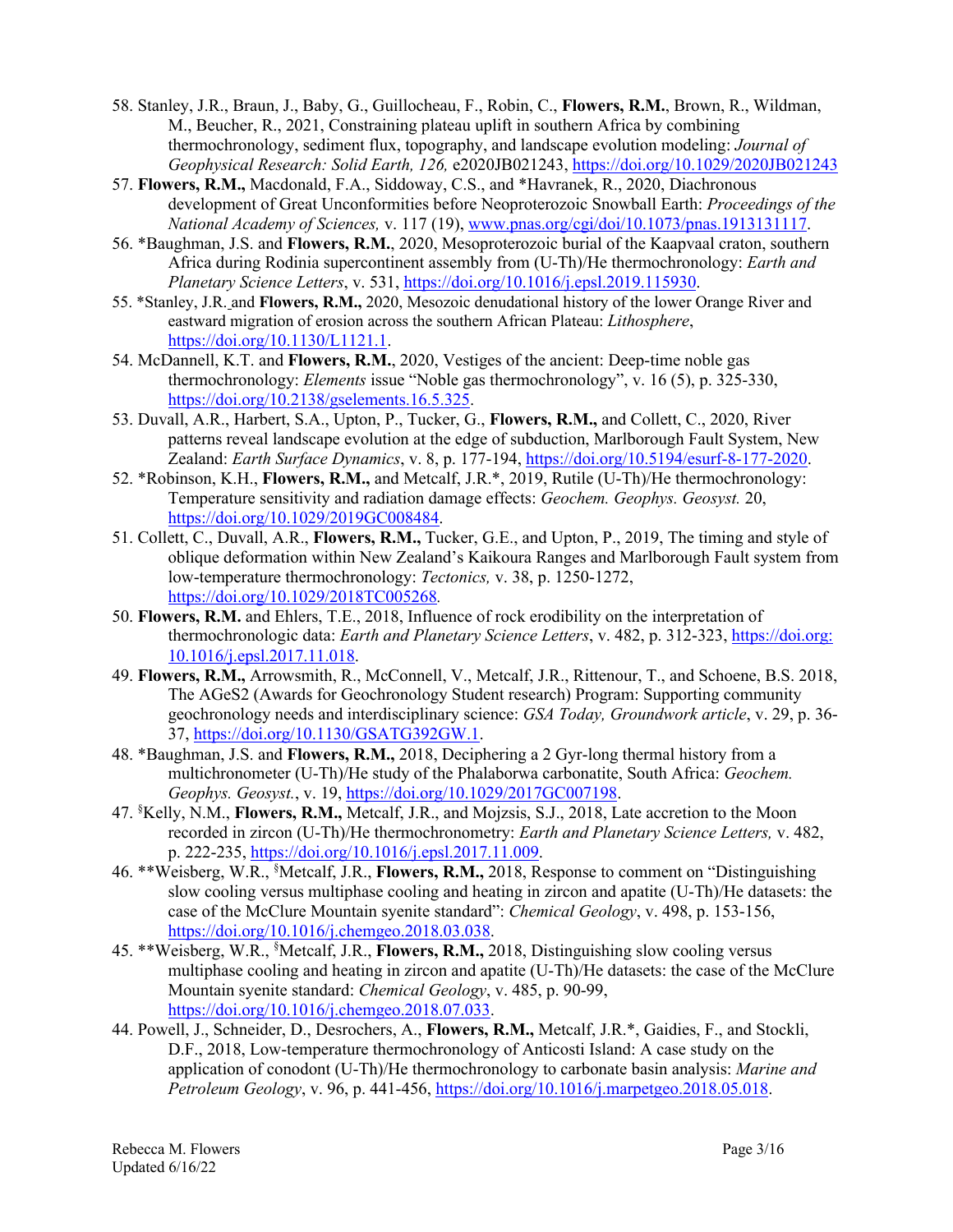- 43. \*Baughman, J.S., **Flowers, R.M.,** Metcalf, J.R., and Dhansay, T., 2017, Influence of radiation damage on titanite He diffusion kinetics: Geochimica et Cosmochimica Acta, v. 205, p. 50-64, https://doi.org/10.1016/j.gca.2017.01.049.
- 42. \*Johnson, J.E., **Flowers, R.M.,** Baird, G.B., and Mahan, K.H., 2017, "Inverted" zircon and apatite (U-Th)/He dates from the Front Range, Colorado: High-damage zircon as a low temperature (<50°C) thermochronometer: *Earth and Planetary Science Letters*, v. 466, p. 80-90, https://doi.org/10.1016/j.epsl.2017.03.002.
- 41. **Flowers, R.M.,** Farley, K.A., and Ketcham, R.A., 2016, Response to comment on: "A reporting protocol for thermochronologic modeling illustrated with data from the Grand Canyon": *Earth and Planetary Science Letters,* v. 441, p. 213, https://doi.org/10.1016/j.epsl.2016.02.024.
- 40. \*Landman, R.L., **Flowers, R.M.,** Rosenau, N.A., and Powell, J., 2016, Conodont (U-Th)/He thermochronology: A case study from the Illinois Basin: *Earth and Planetary Science Letters*, v. 56, p. 55-65, https://doi.org/10.1016/j.epsl.2016.10.003.
- 39. \*Stanley, J.R. and **Flowers, R.M.,** 2016, Dating kimberlite emplacement with zircon and perovskite (U-Th)/He geochronology: *Geochem. Geophys. Geosyst.* doi: 10.1002/2016GC006519, v. 17, p. 4517-4533, https://doi.org/10.1002/2016GC006519.
- 38. **Flowers, R.M.,** Farley, K.A., and Ketcham, R.A., 2015, A reporting protocol for thermochronologic modeling illustrated with data from the Grand Canyon: *Earth and Planetary Science Letters,* v. 432, p. 425-435, https://doi.org/10.1016/j.epsl.2015.09.053.
- 37. \*Ault, A.K., **Flowers, R.M.,** and Bowring, S.A., 2015, Synchroneity of cratonic burial phases and gaps in the kimberlite record: Episodic magmatism or preservational bias?: *Earth and Planetary Science Letters,* v. 410, p. 97-104, https://doi.org/10.1016/j.epsl.2014.11.017.
- 36. \*Stanley, J.R., **Flowers, R.M.,** and Bell, D.R., 2015, Erosion patterns and mantle sources of topographic change across the southern African Plateau derived from the shallow and deep records of kimberlites, *Geochem. Geophys. Geosyst.* v. 16, p. 3235-3256, doi:10.1002/2015GC005969, https://doi.org/10.1002/2015GC005969.
- 35. Condit, C.B., Mahan, K.H., Ault, A.K., and **Flowers, R.M.,** 2015, Foreland-directed propagation of high-grade tectonism in the deep roots of a Paleoproterozoic collisional orogen, SW Montana, USA: *Lithosphere*, https://doi.org/10.1130/L460.1.
- 34. **Flowers, R.M.**, 2014, News & Views, Geomorphology: Tales of Topography: Nature Geoscience, v. 7, p. 483-485, https://doi.org/10.1038/ngeo2177.
- 33. Flowers, R.M. and Farley, K.A., 2013, Response to Comments on "Apatite <sup>4</sup>He<sup>3</sup>He and (U-Th)/He evidence for an ancient Grand Canyon: *Science*, v. 340, p. 143-c, https://doi.org/10.1126/science.1234203.
- 32. \*Ault, A.K., **Flowers, R.M.,** and Bowring, S.A., 2013, Phanerozoic surface history of the Slave craton: *Tectonics*, v. 32, p. 1-18, https://doi.org/10.1002/tect.20069.
- 31. \*Landman, R.L. and **Flowers, R.M.,** 2013, (U-Th)/He thermochronologic constraints on the evolution of the northern Rio Grande rift, Gore Range, Colorado and implications for rift propagation models: *Geosphere*, v. 9, p. 170-187, https://doi.org/10.1130/GES00826.1.
- 30. \*Stanley, J.R., **Flowers, R.M.,** and Bell, D.R., 2013, Kimberlite (U-Th)/He dating links surface erosion with lithospheric heating, thinning, and metasomatism in the southern African Plateau: *Geology*, v. 14, p. 1243-1246, doi:10.1130/G34797.1, https://doi.org/10.1130/G34797.1.
- 29. **Flowers, R.M.** and Farley, K.A., 2012, Apatite <sup>4</sup>He/<sup>3</sup>He and (U-Th)/He evidence for an ancient Grand Canyon, *Science*, v. 338, p. 1616-1619, https://doi.org/10.1126/science.1229390.
- 28. **Flowers, R.M.,** \*Ault, A.K., Kelley, S.A., Zhang, N., and Zhong, S., 2012, Epeirogeny or eustasy? Paleozoic-Mesozoic vertical motion of the North American continental interior from thermochronometry and implications for mantle dynamics: *Earth and Planetary Science Letters*, v. 317-318, p. 436-445, https://doi.org/10.1016/j.epsl.2011.11.015.
- 27. \*Ault, A.K. and **Flowers, R.M.,** 2012, Is apatite U-Th zonation information necessary for accurate interpretation of apatite (U-Th)/He thermochronometry data?: *Geochimica et Cosmochimica Acta*, v. 79, p. 60-78, https://doi.org/10.1016/j.gca.2011.11.037.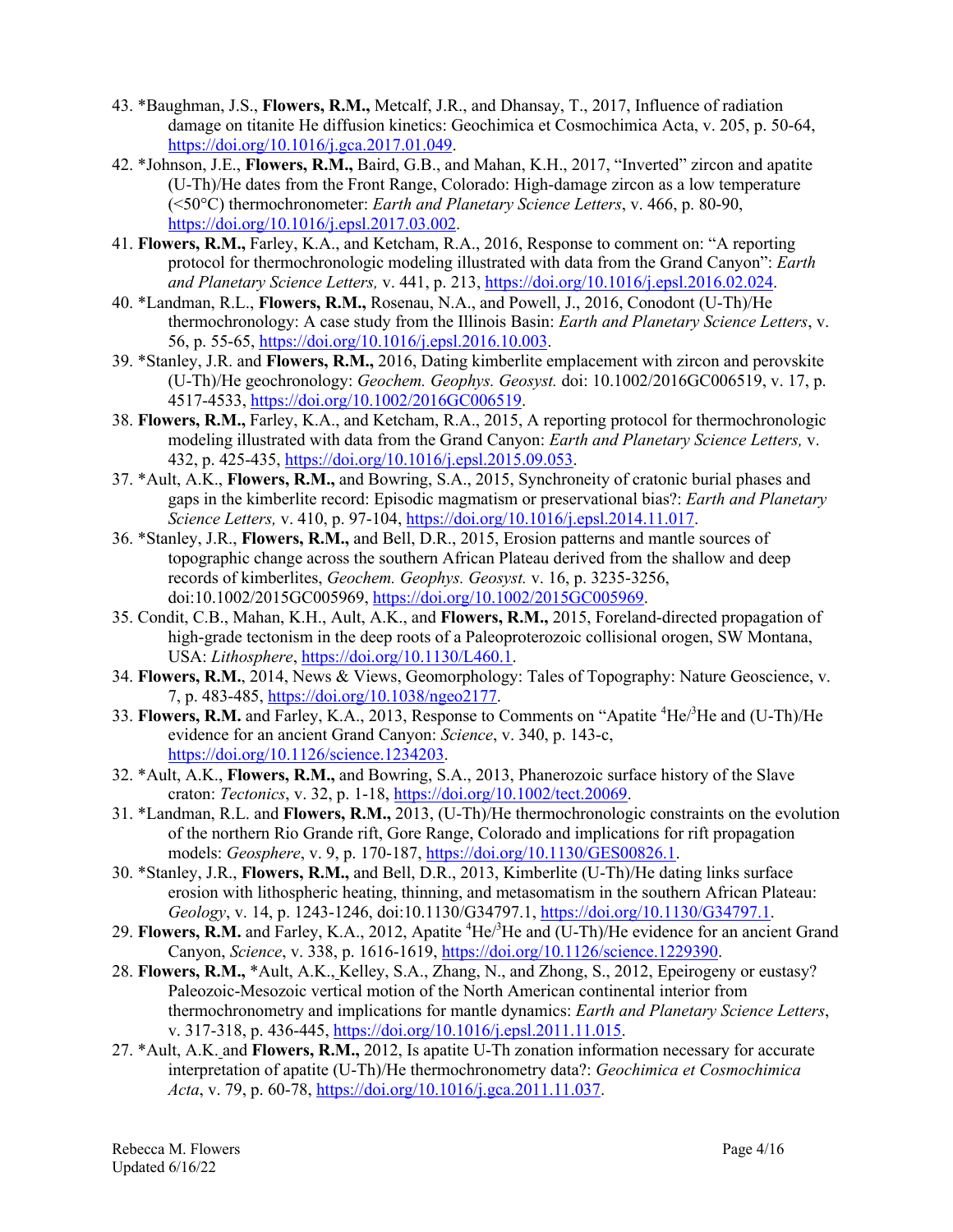- 26. \*Ault, A.K., **Flowers, R.M.,** and Mahan, K.H., 2012, Quartz shielding of sub-10 um zircons from radiation damage-enhanced Pb loss: an example from a metamorphosed mafic dike, northwestern Wyoming craton: *Earth and Planetary Science Letters*, v. 339-340, p. 57-66, https://doi.org/10.1016/j.epsl.2012.04.025.
- 25. Farley, K.A. and **Flowers, R.M.,** 2012, (U-Th)/Ne and multidomain (U-Th)/He systematics of a hydrothermal hematite from eastern Grand Canyon: *Earth and Planetary Science Letters,* v. 359- 360, p. 131-140, https://doi.org/10.1016/j.epsl.2012.10.010*.*
- 24. Moser, D.E., Cupelli, C.L., Barker, I., **Flowers, R.M.,** Bowman, J.R, Wooden, J., and Hart, R.J., 2012, Reply to the discussion by Rajesh and Knoper on "New shock phenomena for dating and reconstruction of large impact basins revealed by zircon microstructural (EBSD, CL), U-Pb and (U-Th)/He analysis of the Vredefort dome": *Canadian Journal of Earth Sciences*,v. 49, p. 863- 864, https://doi.org/10.1139/e2012-014.
- 23. Zhang, N., Zhong, S., and **Flowers, R.M.,** 2012, Predicting and testing continental vertical motion histories since the Paleozoic: *Earth and Planetary Science Letters*, v. 317-318, p. 426-435, https://doi.org/10.1016/j.epsl.2011.10.041.
- 22. **Flowers, R.M.** and Kelley, S.A., 2011, Interpreting data dispersion and "inverted" dates in apatite (U-Th)/He and fission-track datasets: An example from the U.S. midcontinent: *Geochimica et Cosmochimica Acta,* v. 75, p. 5169-5186, https://doi.org/10.1016/j.gca.2011.06.016.
- 21. Moser, D.E., Cupelli, C.L., Barker, I., **Flowers, R.M.,** Bowman, J.R, Wooden, J., and Hart, R.J., 2011, New shock phenomena for dating and reconstruction of large impact basins revealed by zircon microstructural (EBSD, CL), U-Pb and (U-Th)/He analysis of the Vredefort dome: *Canadian Journal of Earth Sciences*, Special Issue on the theme of *Geochronology* in honor of Tom Krogh, v. 48, p. 117-139, https://doi.org/10.1139/E11-011.
- 20. **Flowers, R.M.** and Schoene, B., 2010, (U-Th)/He thermochronometry constraints on unroofing of the eastern Kaapvaal craton and significance for uplift of the southern African Plateau: *Geology*, v. 38, p. 827-830, https://doi.org/10.1130/G30980.1.
- 19. **Flowers, R.M.,** 2010, The enigmatic rise of the Colorado Plateau, Research Focus: *Geology*, v. 38, p. 671-672, https://doi.org/10.1130/focus072010.1.
- 18. **Flowers, R.M.,** Schmitt, A., and Grove, M., 2010, Decoupling of U-Pb dates from chemical and crystallographic domains in granulite-facies zircon: *Chemical Geology*, v. 270, p. 20-30, https://doi.org/10.1016/j.chemgeo.2009.11.002.
- 17. **Flowers, R.M.,** 2009, Exploiting radiation damage control on apatite (U-Th)/He dates in cratonic regions: *Earth and Planetary Science Letters,* v. 277, p. 148-155, https://doi.org/10.1016/j.epsl.2008.10.005.
- 16. **Flowers, R.M.,** Ketcham, R.A., Shuster, D.L., and Farley, K.A., 2009, Apatite (U-Th)/He thermochronometry using a radiation damage accumulation and annealing model: *Geochimica et Cosmochimica Acta*, v. 73, p. 2347-2365, https://doi.org/10.1016/j.gca.2009.01.015.
- 15. \*Ault, A.K., **Flowers, R.M.,** and Bowring, S.A., 2009, Phanerozoic burial and unroofing history of the western Slave craton and Wopmay orogen from apatite (U-Th)/He thermochronometry, *Earth and Planetary Science Letters*, v. 284, p. 1-11, https://doi.org/10.1016/j.epsl.2009.02.035.
- 14. **Flowers, R.M.,** Bowring, S.A., Mahan, K.H., Williams, M.L., and Williams, I.S., 2008, Stabilization and reactivation of cratonic lithosphere from the lower crustal record in the western Canadian shield: C*ontributions to Mineralogy and Petrology*, v. 156, p. 529-549, https://doi.org/10.1007/s00410-008-0301-5.
- 13. **Flowers, R.M.**, Wernicke, B.P., and Farley, K.A., 2008, Unroofing, incision and uplift history of the southwestern Colorado Plateau from apatite (U-Th)/He thermochronometry: *GSA Bulletin*, v. 120, p. 571-587, https://doi.org/10.1130/B26231.1.
- 12. Mahan, K.H., Goncalves, P., **Flowers, R.,** Williams, M.L., and Hoffman-Setka, D., 2008, The role of heterogeneous strain in the development and preservation of a polymetamorphic record in high-P granulites, western Canadian shield: *Journal of Metamorphic Geology,* v. 26, p. 669-694, https://doi.org/10.1111/j.1525-1314.2008.00783.x.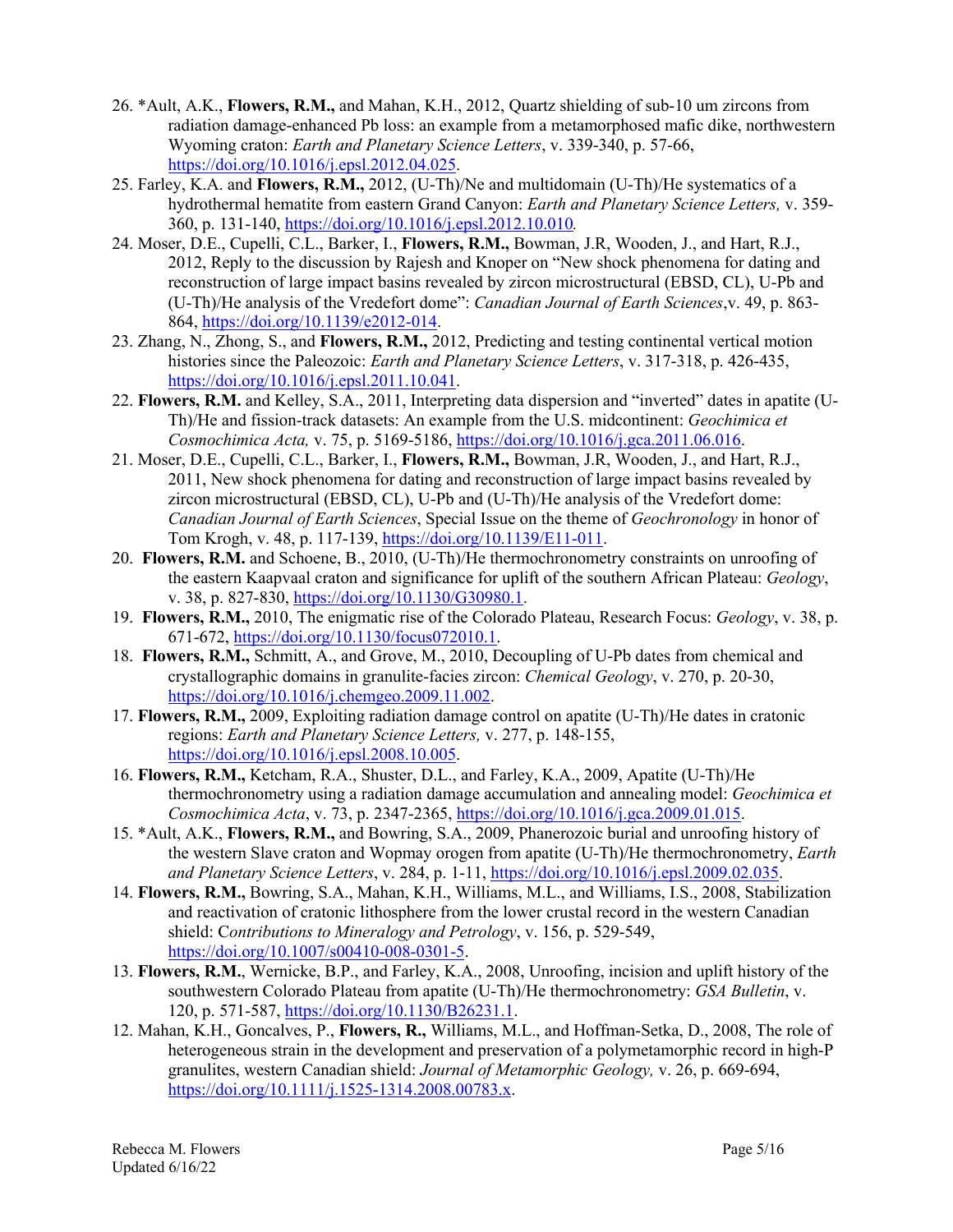- 11. **Flowers, R.M.,** Shuster, D.L., Wernicke, B.P., and Farley, K.A., 2007, Radiation damage control on apatite (U-Th)/He dates from the Grand Canyon region, Colorado Plateau: *Geology*, v. 35, p. 447- 450, https://doi.org/10.1130/G23471A.1.
- 10. **Flowers, R.M.,** Bowring, S.A., and Reiners, P.W., 2006, Low long-term erosion rates and extreme continental stability documented by ancient (U-Th)/He dates: *Geology*, v. 34, p. 925-928, https://doi.org/10.1130/G22670A.1.
- 9. **Flowers, R.M.,** Bowring, S.A., and Williams, M.L., 2006, Timescales of high-pressure, hightemperature metamorphism and mafic dike anatexis, Snowbird tectonic zone, Canada: *Contributions to Mineralogy and Petrology*, v. 151, p. 558-581, https://doi.org/10.1007/s00410- 006-0066-7.
- 8. **Flowers, R.M.,** Mahan, K.H., Bowring, S.A., Williams, M.L., Pringle, M.S., and Hodges, K.V., 2006, Multistage exhumation and juxtaposition of lower continental crust in the western Canadian Shield: Linking high-resolution U-Pb and  $^{40}Ar^{39}Ar$  thermochronometry with P-T-D paths: *Tectonics*, 25, https://doi.org/10.1029/2005TC001912.
- 7. Mahan, K.H., Williams, M.L., **Flowers, R.M.,** Jercinovic, M.J., Baldwin, J.A., and Bowring, S.A., 2006, Geochronological constraints on the Legs Lake shear zone with implications for regional exhumation of lower crust, western Churchill Province, Canadian Shield, Canada: *Contributions to Mineralogy and Petrology*, v. 152, p. 223-242, https://doi.org/10.1007/s00410-006-0106-3.
- 6. Shuster, D.L., **Flowers, R.M.**, and Farley, K.A., 2006, The influence of natural radiation damage on helium diffusion kinetics in apatite: *Earth and Planetary Science Letters*, v. 249, p. 148-161, https://doi.org/10.1016/j.epsl.2006.07.028.
- 5. **Flowers, R.M.,** Bowring, S.A., Tulloch, A.J., and Klepeis, K.A., 2005, Tempo of burial and exhumation within the deep roots of a magmatic arc, Fiordland, New Zealand: *Geology*, v. 33, p. 17-20, https://doi.org/10.1130/G21010.1.
- 4. **Flowers, R.M.,** Royden, L.H., and Bowring, S.A., 2005, Isostatic constraints on lithospheric thermal evolution: Application to the Proterozoic orogen of the southwestern United States, *in* Karlstrom, K.E. and Keller, R.G., eds., The Rocky Mountain region – An evolving lithosphere: Tectonics, geochemistry and geophysics: *American Geophysical Union Monograph 154,* p. 125-138, https://doi.org/10.1029/154GM10.
- 3. **Flowers, R.M.,** Royden, L.H., and Bowring, S.A., 2004, Isostatic constraints on the assembly,stabilization, and preservation of cratonic lithosphere: *Geology*, v. 32, p. 321-324, https://doi.org/10.1130/G20177.2.
- 2. **Flowers, R.M.,** Moser, D.E. and Hart, R.J., 2003, Evolution of the amphibolite- granulite facies transition exposed by the Vredefort impact structure, Kaapvaal Craton, South Africa: *Journal of Geology*, v. 111, p. 455-470, https://doi.org/10.1086/375282.
- 1. Moser, D.E., **Flowers, R.M.** and Hart, R.J., 2001, Birth of the Kaapvaal tectosphere 3.08 billion years ago: *Science*, v. 291, p. 465-468, https://doi.org/10.1126/science.291.5503.465.

# **Other Publications**

- 2. **Flowers, R.M.,** Arrowsmith, R., Metcalf, J.R., Rittenour, T., and Schoene, B.S., 2014, New EarthScope Geochronology Graduate Student Research and Training Program, *inSights the EarthScope Newsletter,* Fall 2014, p. 3.
- 1. **Flowers, R.M.,** 2009, Pushing back the Age of the Grand Canyon: *OUTCROP*, Newsletter of the Rocky Mountain Association of Geologists, v. 58, no. 9, p. 8, 12-13.

# **GRANT FUNDING**

#### **External Grant Funding**

*Active*

24. **NSF Geobiology & Low Temperature Geochemistry**, EAR-2203532, "Collaborative Research: EAGER: Developing new high spatial resolution hematite (U-Th)/(He-Pb) double dating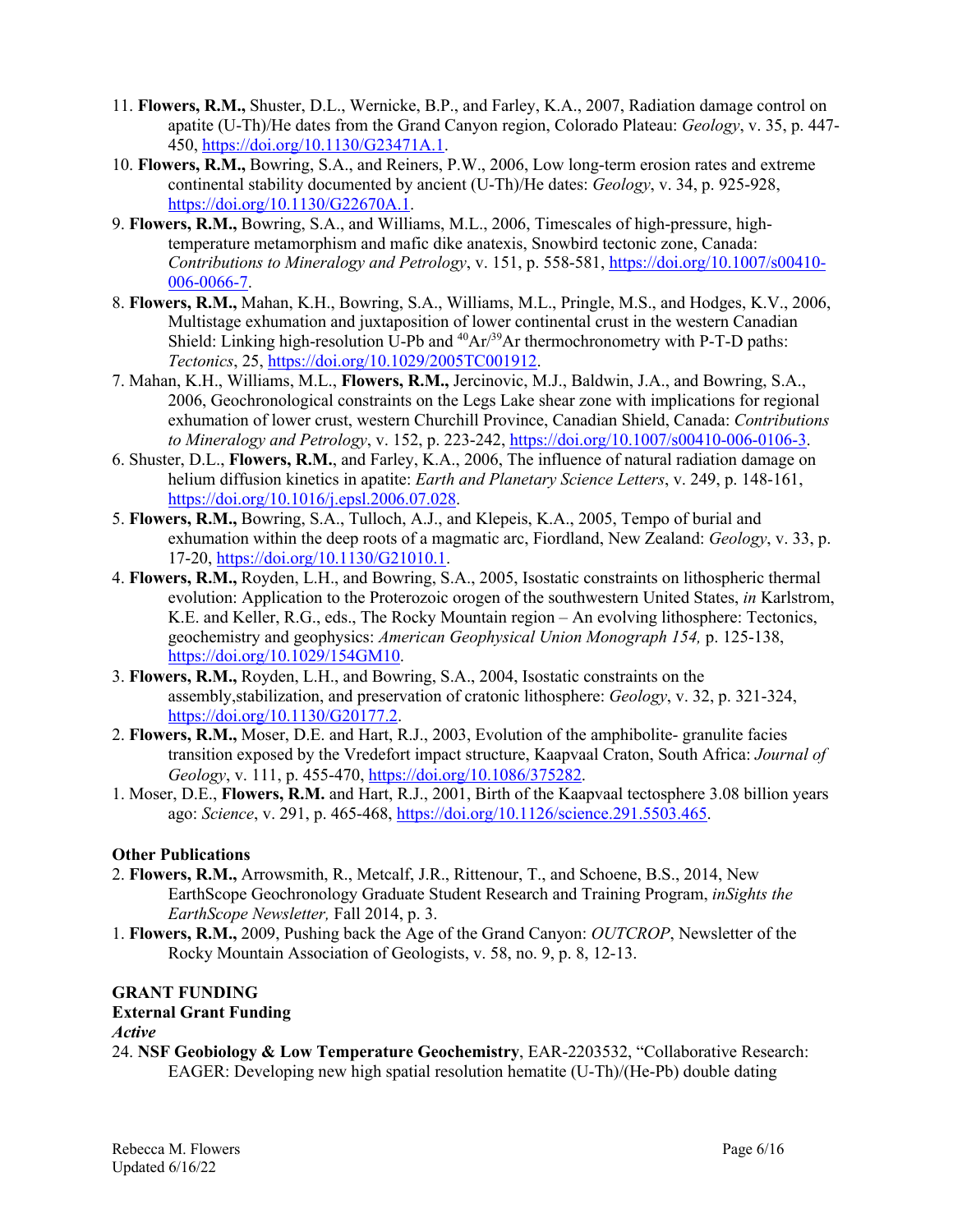techniques to date ancient oxidation," **co-PI** (lead-PI: P. Martin; co-PI: N. Swanson-Hysell), **\$80,155** to CU, 12/1/21-11/30/22.

- 23. **NSF Instrumentation & Facilities,** Supplement to "Acquisition of a 193 nm excimer laser-ablation system, hardware for a custom quadrupole He system, and an optical profiler for in situ (U-Th)/He and U-Pb geo- and thermochronology at the University of Colorado Boulder", **lead PI** (co-PI J. Metcalf), **\$68,695** supplement, 9/1/21-8/31/22.
- 22. **NASA Solar System Workings**, "Collaborative Research: Building a Global Record of Lunar Magmatism and Impact Processes: A Consortium Study of Apollo Regolith Apatite," **co-PI** (lead PI: C. Crow; co-PIs: J. Boyce, M. Brounce, R. Economos, B. Schoene), **\$192,651** to Flowers, 1/1/20-12/31/23.
- 21. **NSF Petrology & Geochemistry, Geophysics,** EAR-1844182, "Deciphering lithospheric and deeper mantle contributions to the surface history of the North American Arctic from the unique mantle to surface record of kimberlites", **lead PI** (co-PI: S. Zhong), **\$388,842 to CU**, 7/1/19-6/30/22.
- 20. **NSF Instrumentation & Facilities,** EAR-1920648, "Acquisition of a 193 nm excimer laser-ablation system, hardware for a custom quadrupole He system, and an optical profiler for in situ (U-Th)/He and U-Pb geo- and thermochronology at the University of Colorado Boulder", **lead PI** (co-PI: J. Metcalf), **\$499,562 to CU,** 9/1/19-2/28/22.
- 19. **NSF Frontier Research in Earth Sciences**, EAR-1925489, "Collaborative Research: Do arccontinent collisions in the tropics set the Earth's climate state?", **co-PI** (lead PI: F. Macdonald; co-PIs: J. Chiang, O. Jagoutz, L. Lisiecki, N. Swanson-Hysell), **\$279,152 to CU,** 8/1/19-7/31/23.
- 18. **NSF Sedimentary Geology & Paleobiology,** EAR-1822119, "Collaborative Research: Did the formation of the Great Unconformity trigger oxygenation and the Cambrian explosion?", **lead PI** (co-PI: F. Macdonald), **\$229,950 to CU,** 9/1/18-8/31/20.
- *Past*
- 17. **NSF Tectonics, Petrology & Geochemistry,** EAR-1759200, "Collaborative Research: AGeS2 (Awards for Geochronology Student research) Program: Democratizing access to geochronology and promoting interdisciplinary science", **lead PI** (co-PIs: R. Arrowsmith, V. McConnell), **\$94,964 to CU**; \$850,400 total consisting mostly of student award funds, 9/1/18-7/31/21.
- 16. **NSF Tectonics Program,** EAR-1450181, "Hypsometric history of the North American continental interior and implications for mantle dynamics", **lead PI** (with co-PI S. Zhong), **\$296,833**, 8/1/15- 7/31/18.
- 15. **NSF Instrumentation and Facilities Program,** EAR-1559306, "Acquisition of a quadrupole ICPMS system for (U-Th)/He thermochronology and trace element analysis at the University of Colorado Boulder", **lead PI** (with co-PI J. Metcalf), **\$183,646,** 8/1/16-7/31/18.
- 14. **NSF EarthScope,** Supplement to "Collaborative Research: Earthscope geochronology: A student research and training program and EarthScope Institute", **lead PI** (co-PIs R. Arrowsmith, J. Metcalf, T. Rittenour, B. Schoene), **\$69,681** supplement (\$11,369 to CU), 8/1/17-7/31/18.
- 13. **Alexander von Humboldt Fellowship for Experienced Researchers,** "Influence of rock strength variations on the exhumation history of cratons", **sole PI, \$39,550 EUR,** 7/10/16-7/9/17.
- 12. **NSF EarthScope Program, EAR-1358514,** "Collaborative Research: Earthscope geochronology: A student research and training program and EarthScope Institute", **lead PI** (co-PIs R. Arrowsmith, J. Metcalf, T. Rittenour, B. Schoene), **\$348,407** (\$56,845 to CU), 8/1/14-7/31/17.
- 11. **NASA Cosmochemistry Program,** NNX14AG31G, "Coupled U-Pb and (U-Th)/He geochronology of lunar zircons", **co-PI** (with lead PI S. Mojzsis and co-PI J. Metcalf), **\$390,001,** 1/1/14- 12/31/16.
- 10. **NSF CIDER program,** funds to convene workshop in spring 2015 entitled "Integrating Dynamic Topography with Surface and Geological Processes" in Boulder, CO, with Shijie Zhong and Thorsten Becker, **\$18,750,** 2014-2015.
- 9. **ACS Petroleum Research Fund, New Directions Grant 53526-ND8,** "Quantitative constraints on thermal histories in carbonates and marine shales: Conodont (U-Th)/He thermochronometry"*,* **sole PI, \$100,000,** 6/1/13-8/31/15.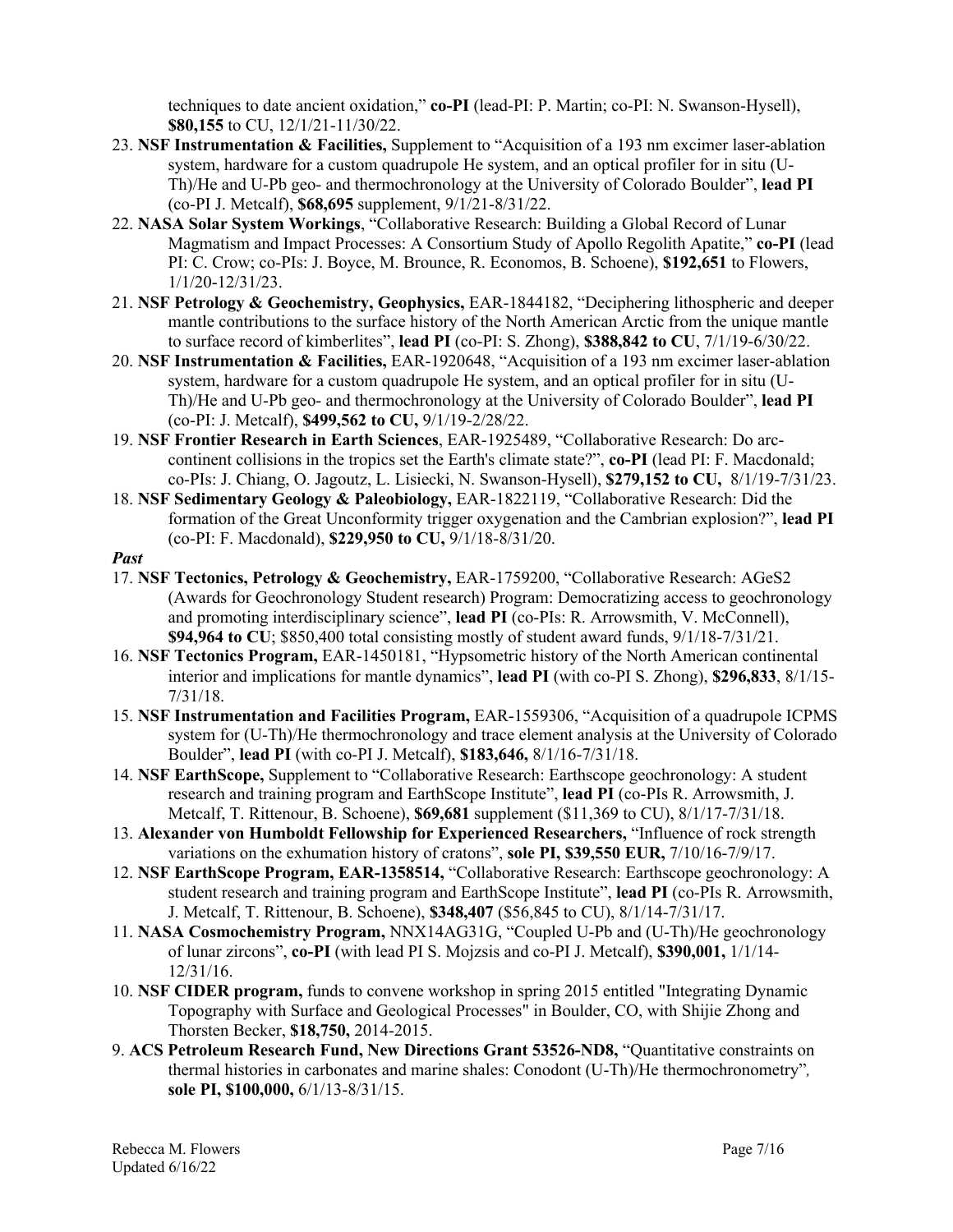- 8. **NSF Tectonics Program,** EAR-1321735, "Collaborative Research: Tracing the geomorphic signature of strike-slip faulting in Marlborough Hill Country, South Island, NZ", **co-PI** (with lead PI A. Duvall and co-PI G. Tucker), **\$419,519,** 9/1/13-8/31/17, with no-cost extension.
- 7. **NSF Instrumentation and Facilities Program,** EAR-1126991, "Early Career: Acquisition of a He system for (U-Th)/He thermochronology at the University of Colorado, Boulder", **sole PI, \$320,000,** 9/15/11-8/31/15.
- 6. **NSF Directorate for Education and Human Resources,** Enhanced Experience Supplement to "CAREER: Evolution of the southern African Plateau using advances in (U-Th)/He thermochronometry, and enhancing student critical thinking in science", **sole PI, \$35,000**, 6/15/16-7/31/17.
- 5. **NSF Tectonics Program,** EAR-0951518, "CAREER: Evolution of the southern African Plateau using advances in (U-Th)/He thermochronometry, and enhancing student critical thinking in science", **sole PI, \$531,933**, 6/15/10-6/14/15.
- 4. **ACS Petroleum Research Fund, New Investigator Grant 47476-G8,** "Evolution of the Rio Grande Rift in the heart of the southern Rockies: Cooling and unroofing history of the Gore Range, Colorado", **sole PI, \$50,000,** 3/1/08-2/28/10
- 3. **NSF Tectonics Program,** EAR-071145, "Quantifying the stability of continents using advances in apatite (U-Th)/He, <sup>4</sup>He/<sup>3</sup>He and U/Pb thermochronometry", sole PI, \$193,144, 9/1/07-8/31/12.

# **Internal Grant Funding**

# *Past*

- 2. **CU College of Arts & Sciences Renovation Fund Award,** CU TRaIL (U-Th)/He lab renovation**, lead faculty member** (with J. Metcalf), \$99,863, 1/1/20-12/31/20.
- 1. **CU Renovation and Infrastructure Improvement Award** (U-Th)/He lab renovation, **lead faculty member** (with J. Metcalf)**, \$62,688,** 8/1/16-7/31/17

# **INVITED TALKS**

# **Invited Talks in Departmental Seminars**

- 2021 Stony Brook University, Dept of Geosciences, virtual East Carolina University, Dept of Geology, virtual University of Texas at Arlington, Dept of Earth and Environmental Sciences, virtual
- 2020 University of California Santa Barbara, Dept of Earth Science
- 2019 Utah State University, Geology Dept Forster Lecturer selected by graduate students (two talks)
- 2018 Yale University, Dept of Geology & Geophysics College of William & Mary, Geology Dept, 100 years of Women Geoscience Celebration University of Puerto Rico, Dept of Geology Appalachian State University, Dept of Geological and Environmental Sciences Lawrence University, Dept of Geology
- 2017 Harvard University, Earth & Planetary Sciences University of Alberta, Dept of Earth and Atmospheric Sciences – Grace Anne Stewart speaker selected by graduate students Montana State University, Dept of Geology Southern Methodist University, Roy Huffington Dept of Earth Sciences University of Potsdam, Institute of Earth and Environmental Science GFZ German Research Center, Earth Surface Process Modeling Group University of Bristol, School of Earth Sciences Cardiff University, School of Earth and Ocean Sciences University of Franche-Compte, Institute of the Environment 2016 University of Tuebingen, Dept of Geologie and Geodynamik
- University of Illinois Champaign-Urbana, Dept of Geology Grand Valley State University, Dept of Geology Bowling Green State University, Dept of Geology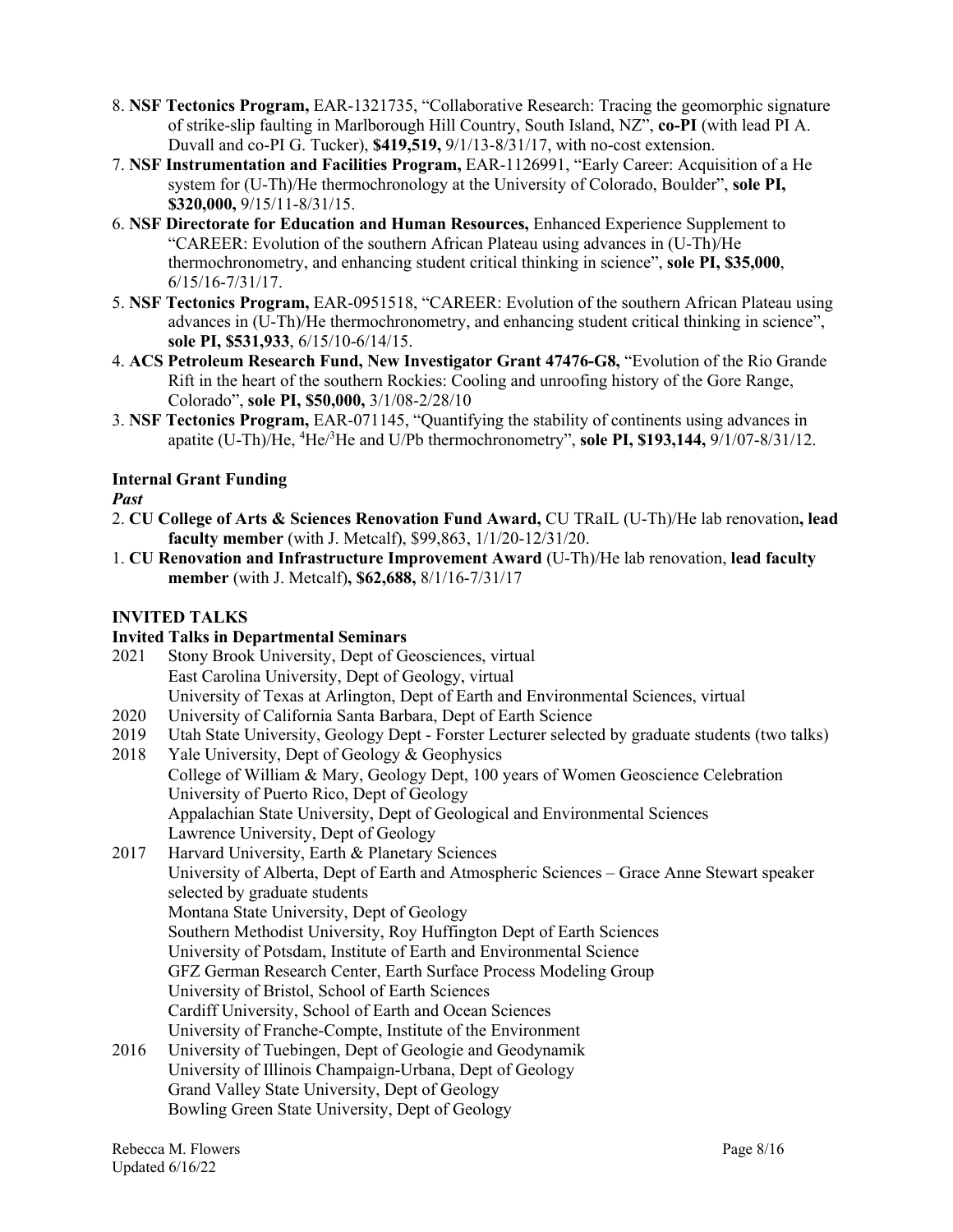University of Arizona, Dept of Geosciences New Mexico State University, Dept of Geological Sciences Texas Tech, Dept of Geosciences 2015 University of Idaho, Dept of Geological Sciences Idaho State University, Dept of Geosciences University of Montana, Dept of Geosciences 2014 Rice University, Dept of Earth Sciences University of Houston, Dept of Earth and Atmospheric Sciences – brownbag seminar Utah State University, Dept of Geology UNAVCO, Boulder, CO University of North Carolina Chapel Hill, Dept. of Geological Sciences University of Northern Colorado, Dept of Earth and Atmospheric Sciences 2013 University of Utah, Dept. of Geology and Geophysics Princeton University, Dept. of Geosciences University of Oregon, Dept. of Geological Sciences (two talks) New Mexico Tech, Dept. of Earth and Environmental Science (two talks) U.S. Geological Survey, Lakewood, CO University of the Witwatersrand, School of Geosciences, South Africa 2012 University of Wyoming, Dept. of Geology and Geophysics Southern Methodist University, Dept. of Earth Sciences Colorado State University, Dept. of Geosciences Colorado College, Geology Department Colorado Scientific Society, Lakewood, Colorado 2011 University of Nevada, Las Vegas, Dept. of Geoscience The University of the Free State, Dept. of Geology, South Africa Nelson Mandela Metro University, Dept. of Geosciences, South Africa 2010 Stanford University, Dept. of Geological and Environmental Sciences 2009 University of Texas, Austin, Jackson School of Geological Sciences (two talks) Boston University, Dept. of Earth Sciences Colorado School of Mines, Dept. of Geology and Geological Engineering Four Corners Geological Society, Colorado 2008 University of New Mexico, Dept. of Earth and Planetary Sciences University of Florida, Dept. of Geological Sciences University of Montana, Dept. of Geosciences University of Wyoming, Dept. of Geology and Geophysics Colorado State University, Dept. of Geosciences 2007 University of Colorado, Boulder, Dept. of Geological Sciences University of California, Davis, Dept. of Geology California Institute of Technology, Geoclub Seminar 2006 University of North Dakota, Dept. of Geology and Geological Engineering North Dakota State University, Dept. of Geosciences University of Colorado, Boulder, Dept. of Geological Sciences University of Arizona, Dept. of Geosciences University of Tennessee, Knoxville, Dept. of Earth and Planetary Sciences University of Texas, El Paso, Dept. of Geological Sciences 2005 University of Calgary, Dept. of Geology and Geophysics California Institute of Technology, Geoclub Seminar University of California, Los Angeles, Dept. of Earth and Space Sciences University of California, Santa Cruz, Dept of Earth Sciences University of Texas, El Paso, Dept. of Geological Sciences Vanderbilt University, Dept. of Earth and Environmental Sciences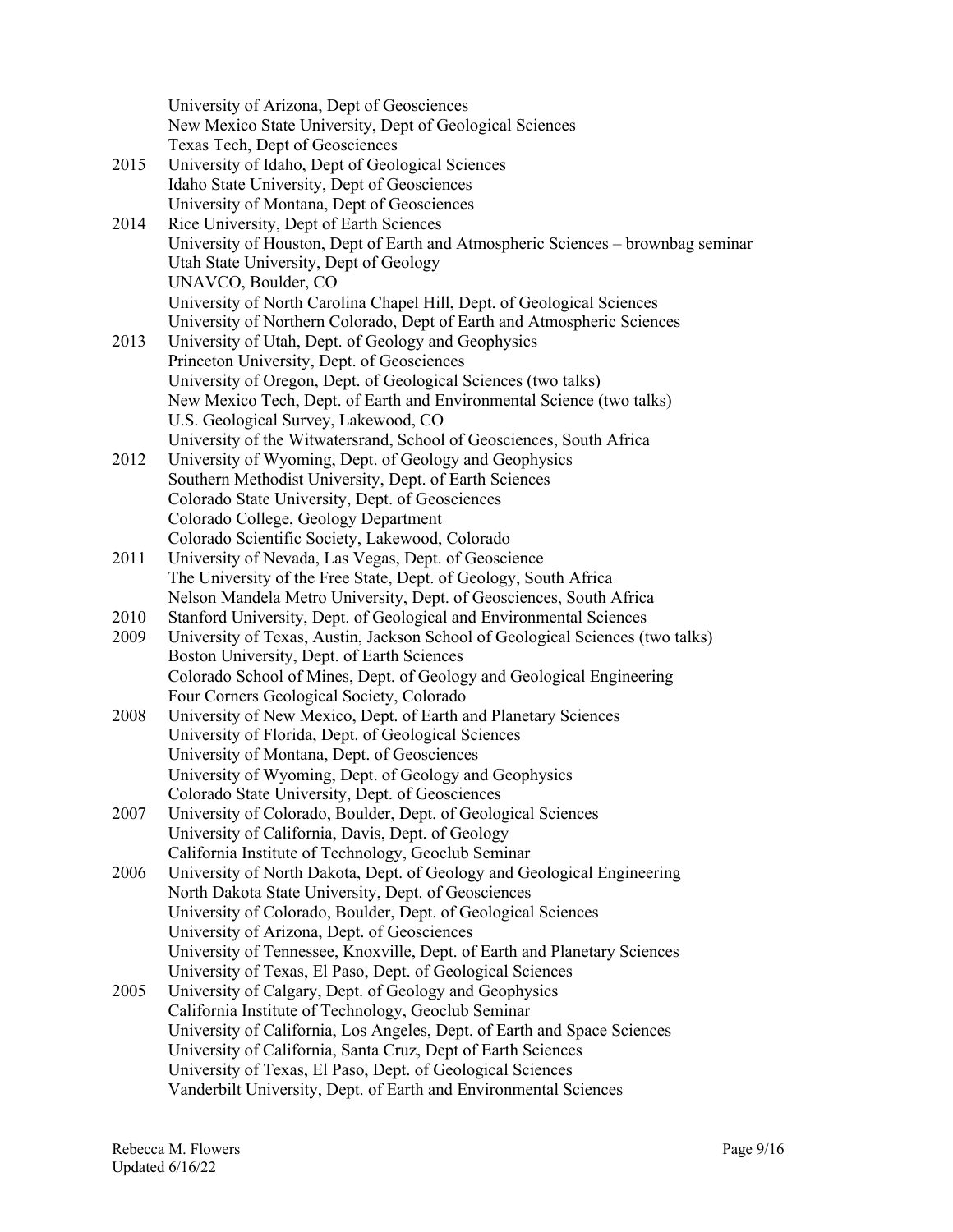#### **Other Invited Talks**

2017 National Science Foundation Headquarters, Arlington, VA – Future of the AGeS (Awards for Geochronology Student research) program

#### **Invited Talks to Public Groups**

- 2021 Science from Your Sofa, College of Arts & Sciences, University of Colorado Boulder, virtual Commencement Speaker, Dept of Geological Sciences, University of Colorado Boulder
- 2020 Colorado Scientific Society
- 2014 Collegiate Peaks Forum Series, Buena Vista, CO; Southwest Seminars, Santa Fe, NM
- 2013 Café Scientifique, University of Colorado, Colorado Springs
- 2012 Academy for Lifelong Learning, Denver, CO

### **Invited and Keynote Talks at Meetings**

denotes \*graduate mentee and \*\*undergraduate mentee

GSA – Geological Society of America; AGU – American Geophysical Union; GAC-MAC – Geological Association of Canada-Mineralogical Association of Canada

- 18. **Flowers, R.M.,** Arrowsmith, R., McConnell, V., Metcalf, J.R., Rittenour, T., Schoene, B.S., Eriksson, S., 2019, The AGeS2 (Awards for Geochronology Student research 2) program: An update and seeking community input on its future**:** National GSA meeting, Phoenix, AZ, September 2019. Session: "Diversifying Geochronology: Innovations in techniques, applications, and perspectives"
- 17. **Flowers, R.M.,** Bowring, S.A., Zhong, S., Macdonald, F.A., 2019, Deep-time (U-Th)/He thermochronology, the missing sedimentary record, and the Great Unconformity: Gordon Research Conference on "Geochronology: Timing, tempo, and drivers of biotic evolution", Waterville, NH, August 2019.

Session: "Supercontinents and biogeography"

- 16. **Flowers, R.M.,** \*Baughman, J.S., \*Robinson, K.H., and Metcalf, J.R., 2018, Titanite and rutile (U-Th)/He thermochronology: Diffusion kinetics, radiation damage effects, and utility: 2018 International Conference on Thermochronology, Quedlinburg, Germany. September 2018. Session: "Noble gas diffusion applied to thermochronology"
- 15. **Flowers, R.M.,** \*Baughman, J.S., \*Johnson, J.E., and Metcalf, J.R., 2017, The expanding temperature sensitivity range of (U-Th)/He thermochronology from improved understanding of the "big three" (apatite, zircon and titanite): approaches and examples: National GSA meeting, Seattle, WA, October 2017.

Session: "Improvements and Challenges in Geochronology: Organizing the Past while Planning for the Future"

- 14. **Flowers, R.M.,** Arrowsmith, R., Metcalf, J.R., Rittenour, T., Schoene, B.S., Hole, J., Pavlis, T., Wagner, L., Whitmeyer, S., and Williams, M.L., 2015, Geology, Geochronology, and EarthScope: The EarthScope AGeS program and a new idea for a 4D-Earth initiative: Fall AGU meeting, San Francisco, CA, December 2015. Session: "Crustal structure and evolution across the continental US from 10 years of Earthscope investigations: What have we learned and what are the open questions?"
- 13. **Flowers, R.M.,** \*Baughman, J.S., \*Johnson, J.E., \*Landman, R.L., \*Stanley, J.R., \*\*Weisberg, W.R., and Metcalf, J.R., 2015, Expanding the temperature sensitivity range and applicability of the (U-Th)/He system: some examples National GSA meeting, Baltimore, MD, November 2015. Session: "Novel Methods, Applications, and Data Interpretations in Thermochronology"
- 12. **Flowers, R.M.,** \*Ault, A.K., Zhong, S., and Bowring, S.A., 2015, Exploring relationships between kimberlite distributions, mantle dynamics, and the hypsometric history of the North American cratonic interior: Spring

AGU/GAC-MAC Joint Assembly meeting, Montreal, Canada, May, 2015.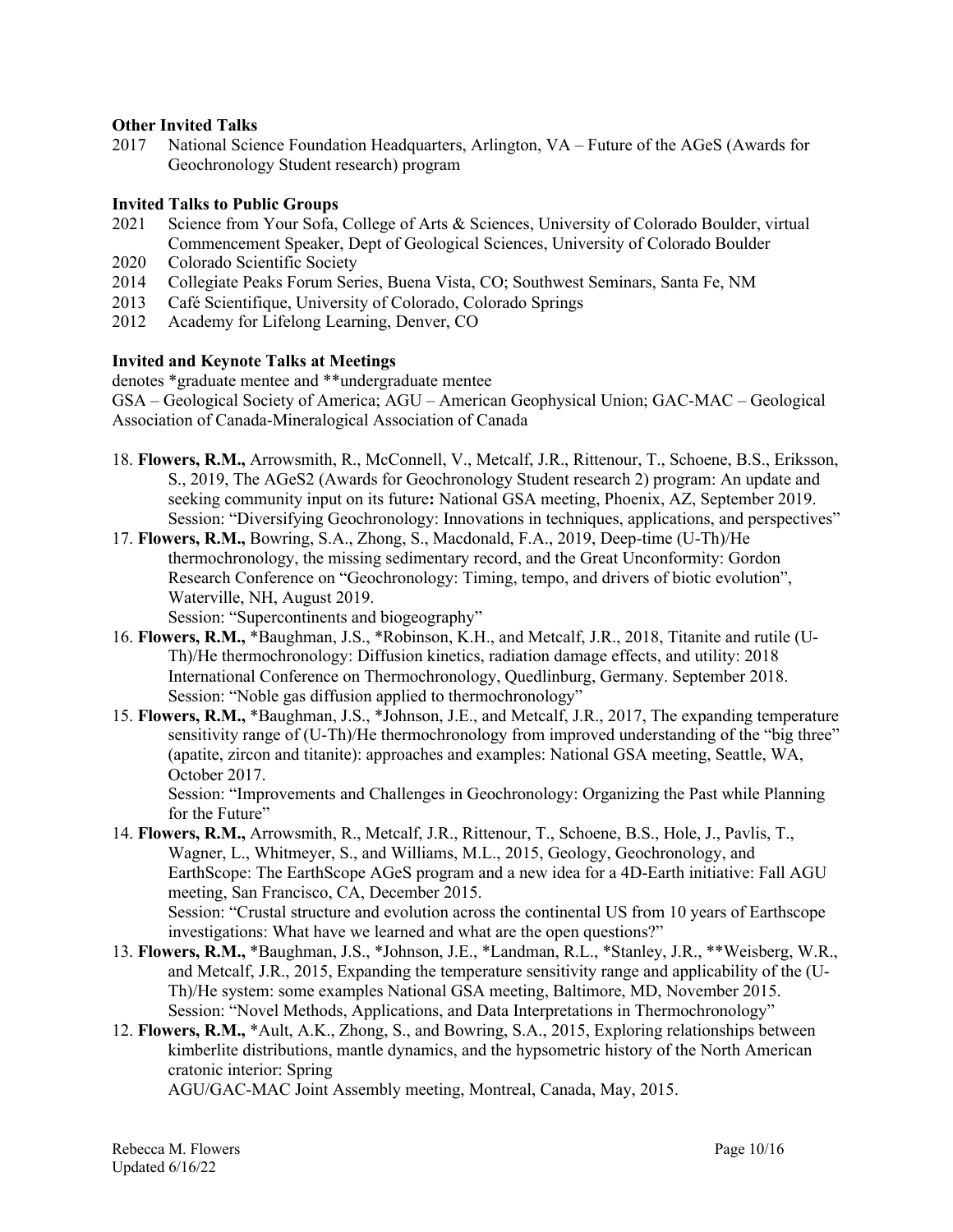Session: "Origin of cratonic mantle lithosphere, diamonds, and deeply sourced volatile-rich melts: Processes and timescales"

11. **Flowers, R.M.** and Farley, K.A., 2014, Grand Canyon, models, and the interpretation of thermochronology data: Thermo2014, 14th International Conference on Thermochronology, Chamonix, France, September 2014.

Session: "Landscape evolution on different timescales"

- 10. **Flowers, R.M.,** 2013, Kimberlites, thermochronology, and the Phanerozoic elevation change histories of cratons: Keynote speaker, post-AGU Cooperative Institute for Dynamic Earth Research symposium, Berkeley, CA, December 2013.
- 9. **Flowers, R.M.,** Blackburn, T.J., Kelley, S.A., and \*Ault, A.K., 2013, Evidence for post-100 Ma deposition, erosion and vertical motion of North American interior regions lacking preserved Cretaceous cover: Invited Speaker, Fall AGU meeting, San Francisco, CA, December 2013. Session: "Origin, evolution, and impacts of high topography in continental interiors"
- 8. **Flowers, R.M.** and Farley, K.A., 2013, Constraints on an ancient Grand Canyon and the topographic evolution of the southwestern Colorado Plateau from thermochronometry: Invited Speaker, National GSA meeting, Denver CO, October 2013. Session: "Paleotopography"
- 7. **Flowers, R.M.,** \*Ault, A.K., Kelley, S.K., Zhang, N., and Zhong, S., 2011, Deciphering the history and causes of the cryptic rise and fall of continental interiors using low temperature thermochronology: Invited Speaker, Fall AGU meeting, San Francisco, CA, December 2011. Session: "The long road to flat – Towards understanding the drivers and quantifying change in 'dead' orogens"
- 6. **Flowers, R.M.,** \*Ault, A.K., Kelley, S.A., Zhang, N., and Zhong, S., 2011, Testing mantle dynamic models from thermochronology constraints on the rise and fall of continental interiors: Invited Speaker, Special meeting on Dynamic Topography organized by the Royal Astronomical Society, Geological Society and the British Geophysical Association, September 2011.
- 5. **Flowers, R.M.,** 2010, Interpretation of apatite (U-Th)/He thermochronometry data from cratonic rocks: Invited speaker, Thermo2010, 12<sup>th</sup> International Conference on Thermochronology, Glasgow, Scotland, August 2010.

Session: "Interpretation of thermochronology data: Limitations and potential"

- 4. **Flowers, R.M.,** 2010, Deciphering unroofing, paleotopography and elevation gain of cratonic plateaus using (U-Th)/He thermochronometry: case studies from the Colorado Plateau and southern Africa: Keynote speaker, Structural Geology and Tectonics Forum, Madison, WI, May 2010. Session: "Exhumation and large scale tectonics"
- 3. **Flowers, R.M.,** Wernicke, B.P., and Farley, K.A., 2009, Constraints on Early Tertiary incision and uplift of the Grand Canyon region of the Colorado Plateau from apatite (U-Th)/He thermochronometry: Invited speaker, AGU Joint Assembly, Toronto, Canada, May 2009. Session: "Surface geological and tectonic constraints on time-dependent mantle convection"
- 2. **Flowers, R.M.,** 2008, High to low temperature geo- and thermochronology and the reactivation and stability of continental lithosphere, western Canadian shield: Keynote speaker, Goldschmidt international geochemistry meeting, Vancouver, Canada, July 2008. Session: "4D structure of the continental crust: greenstones to granulites",
- 1. **Flowers, R.M.** and Kelley, S., 2008, Thermal histories in sedimentary basins from integrated lowtemperature thermochronometry: An example from the High Plains of New Mexico and western Texas: Invited speaker, Goldschmidt international geochemistry meeting, Vancouver, Canada, July 2008.

Session: "Sedimentary basin development and evolution"

I am an author on 12-15 abstracts per year submitted to national and international meetings for each of the last few years.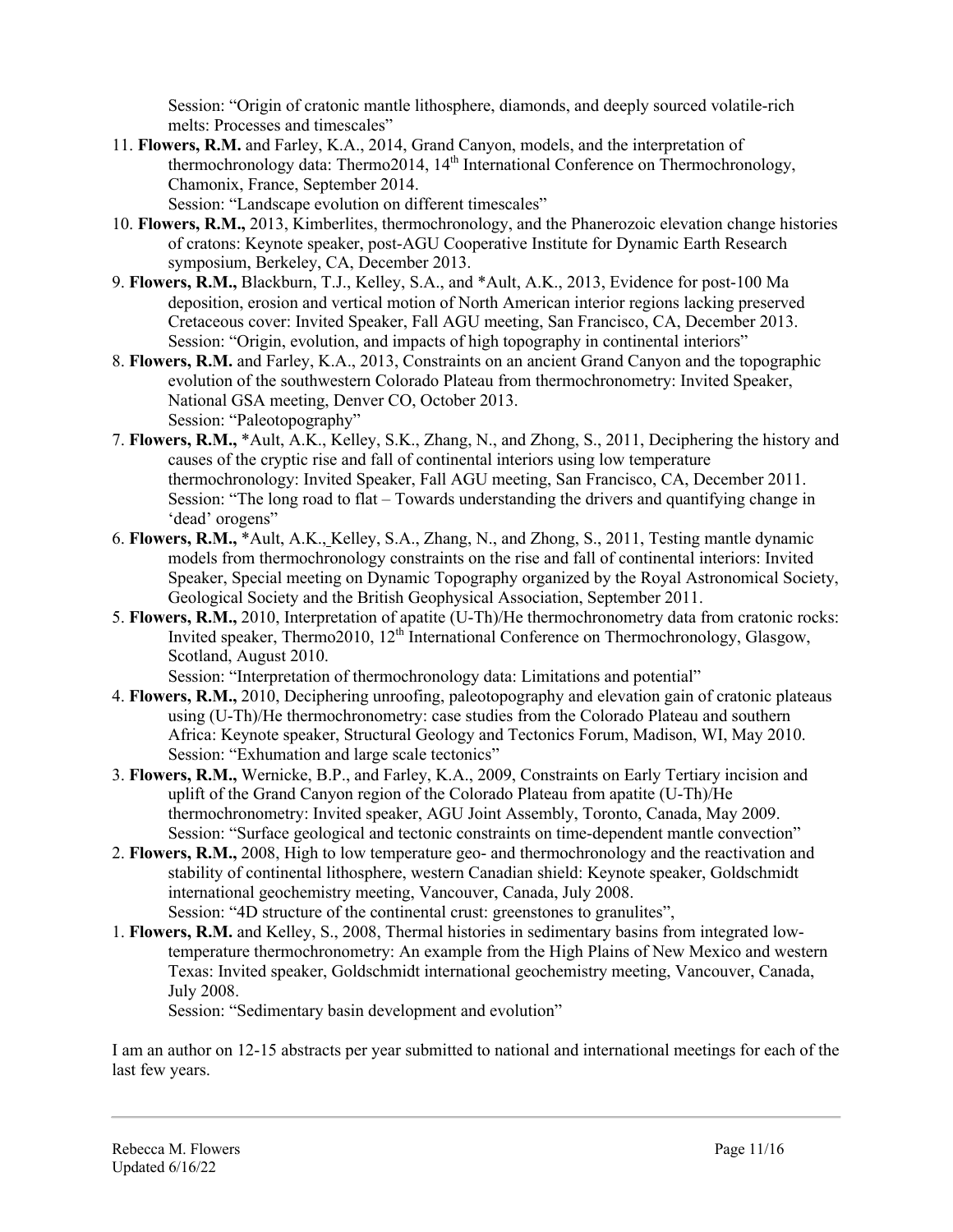# **TEACHING**

### **ADVISEES OR LAB MEMBERS**

#### **Current Graduate Students**

Barra Peak, PhD, Fall 2019-present, *CU Chancellors Fellow* Spencer Zeigler, PhD, Fall 2020-present, *NSF Graduate Research Fellow*

#### **Past Graduate Students**

- Morgan Baker, MSc, 2019-2022, Correcting for systematic error and estimating uncertainties of alphaejection corrections and eU values for the zircon (U-Th)/He method
- Colin Sturrock, PhD, 2015-2021, Deciphering burial and erosion histories across the interior of the Canadian shield and implications for mantle dynamics.
- Katherine Robinson, MSc, 2017-2019, Development of rutile (U-Th)/He thermochronology.
- Jaclyn Baughman, PhD, 2013-2018, Bridging high and low temperature thermal histories across the Kaapvaal craton, southern Africa from advances in titanite and zircon (U-Th)/He thermochronology. Now Assistant Professor at Humboldt State University.
- Rachel Havranek, MSc, 2015-2017, Coupling vertical transect zircon (U-Th)/He and Raman spectroscopy data to constrain Colorado Front Range evolution. Now PhD student at CU Boulder.
- Jessica Stanley, PhD, 2010-2015, Discerning erosion patterns and mantle sources of topography across the southern African Plateau from the shallow and deep records of kimberlites. *NSF Graduate Research Fellow.* Now Assistant Professor at University of Idaho.
- Josh Johnson, MSc, 2013-2015, "Inverted" zircon and apatite (U-Th)/He dates and interpretation of highdamage zircon from the southern Rocky Mountains, Front Range, Colorado. Now at Idaho Conservation League, Ketchum, Idaho.
- Rachel Landman, PhD 2011-2015*,* Thermochronologic investigations of Cenozoic unroofing and surface uplift in the southern Rocky Mountains and High Plains.
- Rachel Landman, MSc, 2008-2010, Tertiary cooling history of the Gore Range: a northern Rio Grande Rift flank uplift, central Colorado.
- Alexis Ault, PhD, 2007-2012, Constraints on craton stability from thermochronologic and geochronologic studies of the Slave and Wyoming cratons. *NSF Graduate Research Fellow.* Now Associate Professor at Utah State University. Awarded a CAREER grant and the International Early Career Thermochronology Prize.

#### **Research Associates in Lab Group**

Dr. James Metcalf, 2012-present Dr. Peter Martin, 2020-2022 Dr. Ellen Alexander, 2020-2022 Dr. Jeff Benowitz, Jan 2022-April 2022 Dr. Nigel Kelly, 2014-2017

#### **Geochronology Mentor for AGeS Students**

Brian Penserini, UCSB PhD student, 2021 AGeS project entitled: "Testing Multiple Hypotheses for Large-Scale Capture Events using low-T Thermochronometry, Sutlej River, western Himalaya" Ellen Lamont, Oregon State University PhD student, 2019 AGeS project entitled: "Evaluating Late Cenozoic Mountain Range Evolution in India's Himalayan Fold-and-Thrust Belt" Matthew Morriss, University of Oregon PhD student, 2016 AGeS project entitled: "Thermochronometric constraints on the age of Hells Canyon, testing lithospheric foundering in NE Oregon". Mariana Bonich, Syracuse University PhD student, 2015 AGeS project entitled: "Deciphering novel methods to link source rock to sediment sink: Overcoming the 'stepladder effect'"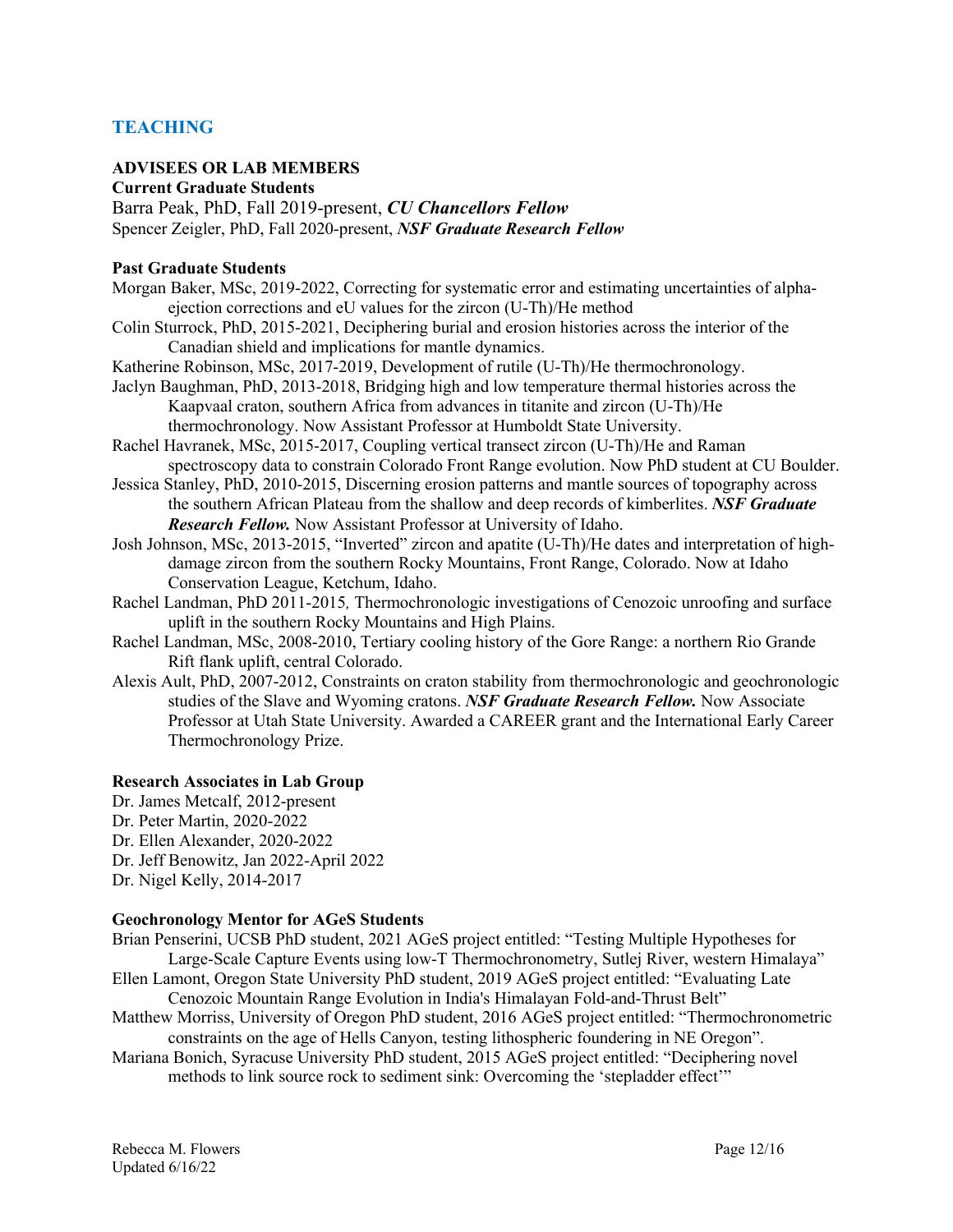# **RESESS Underrepresented Undergraduate Interns in TRaIL**

Addison Curtis, 2022, RESESS summer intern in collaboration with PhD student Barra Peak Haley May, 2018, RESESS summer intern in collaboration with PhD student Colin Sturrock Fatima Niazy, 2017, RESESS summer intern in collaboration with Dr. Lon Abbott and Dr. Jim Metcalf Wes Weisberg, 2014-2016, RESESS summer intern in collaboration with Dr. Jim Metcalf Brandt Scott, 2015, RESESS summer intern in collaboration with Dr. Jim Metcalf Cristina Lugo-Centeno, 2012, RESESS summer intern in collaboration with Dr. Alison Duvall

### **Current and Past Undergraduates working in (U-Th)/He Lab**

Sabrina Kainz, 2020-2022, Honors thesis in collaboration with Dr. Lon Abbott Lane Daigle, 2018-2019, Geological Sciences mentoring program and summer UROP in collaboration with Dr. Ben Johnson Kristin Putnam, Research project in collaboration with Dr. Lon Abbott Evan Schanock, Research project in collaboration with Dr. Lon Abbott Noah McCorkel, 2017, Honors thesis in collaboration with Dr. Lon Abbott and Dr. Jim Metcalf Jamie Glass, 2015-17, UROP and Geological Sciences mentoring program Coleman Hiett, 2015-17, Honors thesis in collaboration with Dr. Lon Abbott and Dr. Jim Metcalf, now in PhD program at Utah State University, recipient of a 2019 NSF Graduate Research Fellowship Ryan Stoner, 2015-16, UROP and Geological Sciences mentoring program, Honors thesis, now in PhD program at UCSB, recipient of a 2018 NSF Graduate Research Fellowship David Liefert, 2014-15, Honors thesis Melissa Lowe, 2014, Geological Sciences mentoring program Brenda Kessenich, 2012-2014, UROP and Geological Sciences mentoring program Connor Simmons, 2013-2014, CU UROP and CU work-study programs Matthew Tello, 2012- 2013, CU UROP and Geological Sciences mentoring programs Keith Bowhan, 2012- 2013 Ryan Nell, 2009-2010, CU UROP and Geological Sciences mentoring program Emily Gregonis (now Wolin), 2008-2009, CU UROP and Geological Sciences mentoring program Katherine Anarde, 2009, Geological Sciences mentoring program Marc Serravezza, 2008, Geological Sciences mentoring program Brian Meyer, 2008, CU Summer undergraduate research experience (SURE) program

# **CLASSES TAUGHT**

| GEOL 1010, Introduction to Geology, 3 credits.                 | Fall 2007-2009, Spring 2011, 13, 15 |
|----------------------------------------------------------------|-------------------------------------|
| GEOL 2005, Introduction to Earth Materials, 4 credits.         | Spring 2014-16, 2018-22             |
| GEOL 3090, Developing Scientific Writing Skills, 3 credits.    | Fall 2011-13, 2018                  |
| GEOL 4500, Critical Thinking, 3 credits.                       | Spring 2009                         |
| GEOL 4960, Writing in Geosciences, 1 credit.                   | Fall 2009                           |
| GEOL 5215/4215, Geochronology, 2 or 3 credits.                 | Spring 2009,12. Fall 2015,17,20,22  |
| GEOL 5216, Geochronology Reading Seminar, 1 credit             | Spring 2020-21                      |
| GEOL 5700, Graduate Writing, 2 credits.                        | Spring 2018. Fall 2019-22.          |
| GEOL 5703, Tectonics reading seminar, 1 credit.                | Fall 2014                           |
| GEOL 5700/4700, Problems in the Rockies, co-taught, 3 credits. | Spring 2008                         |
|                                                                |                                     |

#### **Science Education Activities**

Participant, Science Education Initiative (SEI) in GEOL, GEOL 4500, GEOL 1010 2x Participant, multi-institutional NSF-funded GARNET Project, GEOL 1010 2x Participant, NAGT Temporal Journal Learning Club, monthly virtual discussions of readings that explored the cognitive underpinnings of understanding geologic time, 2011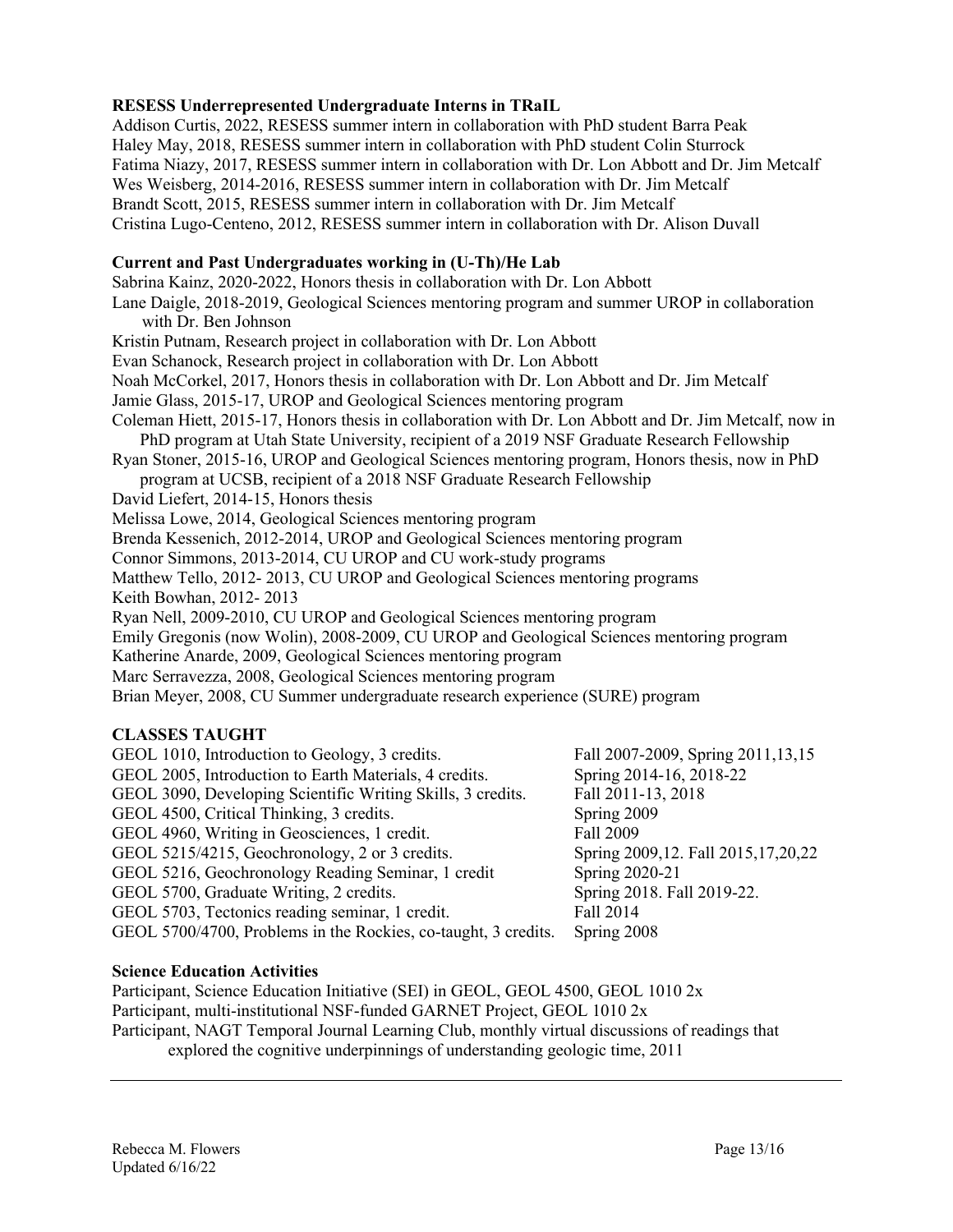# **SERVICE**

# **PROFESSIONAL SERVICE**

# **National and International Service**

| 2014-present | Lead PI, co-founder, and co-director of the AGeS (Awards for Geochronology Student<br>research) Program. There are now 62 labs and $>100$ senior geochronologists who are part |
|--------------|--------------------------------------------------------------------------------------------------------------------------------------------------------------------------------|
|              | of the AGeS lab network. AGeS-grad has funded 77 collaborative geochronology                                                                                                   |
|              |                                                                                                                                                                                |
|              | projects between graduate students and labs averaging ~\$8200 each, and seen 331                                                                                               |
|              | proposals submitted over 6 proposal cycles. The AGeS-DiG (Diversity in                                                                                                         |
|              | Geochronology) program was launched as a pilot in 2022, and is aimed at expanding                                                                                              |
|              | access to geochronology for those underrepresented in the Earth sciences. AGeS-DiG has                                                                                         |
|              | funded 6 projects averaging $\sim$ \$14,350 each and saw 16 proposals submitted during its                                                                                     |
|              | first proposal cycle. https://www.agesgeochronology.org/                                                                                                                       |
| 2019-present | GSA Geochronology Division Management Board, currently Chair                                                                                                                   |
| 2014-present | Standing Committee for the International Thermochronology Conferences                                                                                                          |
| 2017-present | International Steering Committee, EARTHTIME initiative                                                                                                                         |
| 2021         | <b>NSF Review Panel member</b>                                                                                                                                                 |
| 2020         | <b>NSF Review Panel member</b>                                                                                                                                                 |
| 2019         | <b>NASA Review Panel member</b>                                                                                                                                                |
| 2019-2021    | Organizing Committee, Thermo2021, 17th International Conference on                                                                                                             |
|              | Thermochronology, Santa Fe, NM                                                                                                                                                 |
| 2015-18      | Member, GSA Student Research Grant Committee                                                                                                                                   |
| 2017         | Member, GSA position statement panel on "Removing Barriers to Career Progression for                                                                                           |
|              | Women in the Geosciences"                                                                                                                                                      |
| 2015-17      | Secretary, GSA Structural Geology and Tectonics Division                                                                                                                       |
| 2017         | NSF PIRE Site Visit Review Panel member                                                                                                                                        |
| 2012-15      | NSF EarthScope Steering Committee                                                                                                                                              |
| 2015         | Co-organizer, 2-day NSF CIDER workshop, "Linking dynamic topography with the                                                                                                   |
|              | observational record" in the Dept of Geological Sciences at CU-Boulder                                                                                                         |
| 2014         | Co-organizer, 2-day GSA short course "EarthScope Institute: Geochronology and the                                                                                              |
|              | Earth Sciences", Vancouver, Canada                                                                                                                                             |
| 2013-14      | Associate Editor, Geosphere                                                                                                                                                    |
| 2012-14      | Colorado Scientific Society, Counselor,                                                                                                                                        |
| 2013         | Organizer, 1.25-day short course, "An introduction to low temperature                                                                                                          |
|              | thermochronology", at the African Earth Observatory Network, Port Elizabeth, South                                                                                             |
|              | Africa, attended by 19 diverse African graduate students and postdocs,                                                                                                         |
| 2013         | Co-organizer, 1-day GSA short course at the CU-Boulder TRaIL, "An introduction to the                                                                                          |
|              | theory and methods of (U-Th)/He thermochronology"                                                                                                                              |
| 2013         | Organizing committee, NSF EarthCube Geochronology workshop                                                                                                                     |
| 2013         | Instructor at CIDER (Cooperative Institute for Dynamic Earth Research) Summer                                                                                                  |
|              | Program at UC Berkeley                                                                                                                                                         |
| 2011-12      | <b>AGU Tectonophysics Program Committee</b>                                                                                                                                    |
| 2008         | <b>NSF Panel Member</b>                                                                                                                                                        |
|              |                                                                                                                                                                                |
|              |                                                                                                                                                                                |

# **Session Convener**

| 2007, 2009, 2014 | <b>AGU Fall Meetings</b>     |
|------------------|------------------------------|
| 2010, 2013       | <b>GSA</b> National Meetings |
| 2010, 2011, 2013 | Goldschmidt Conferences      |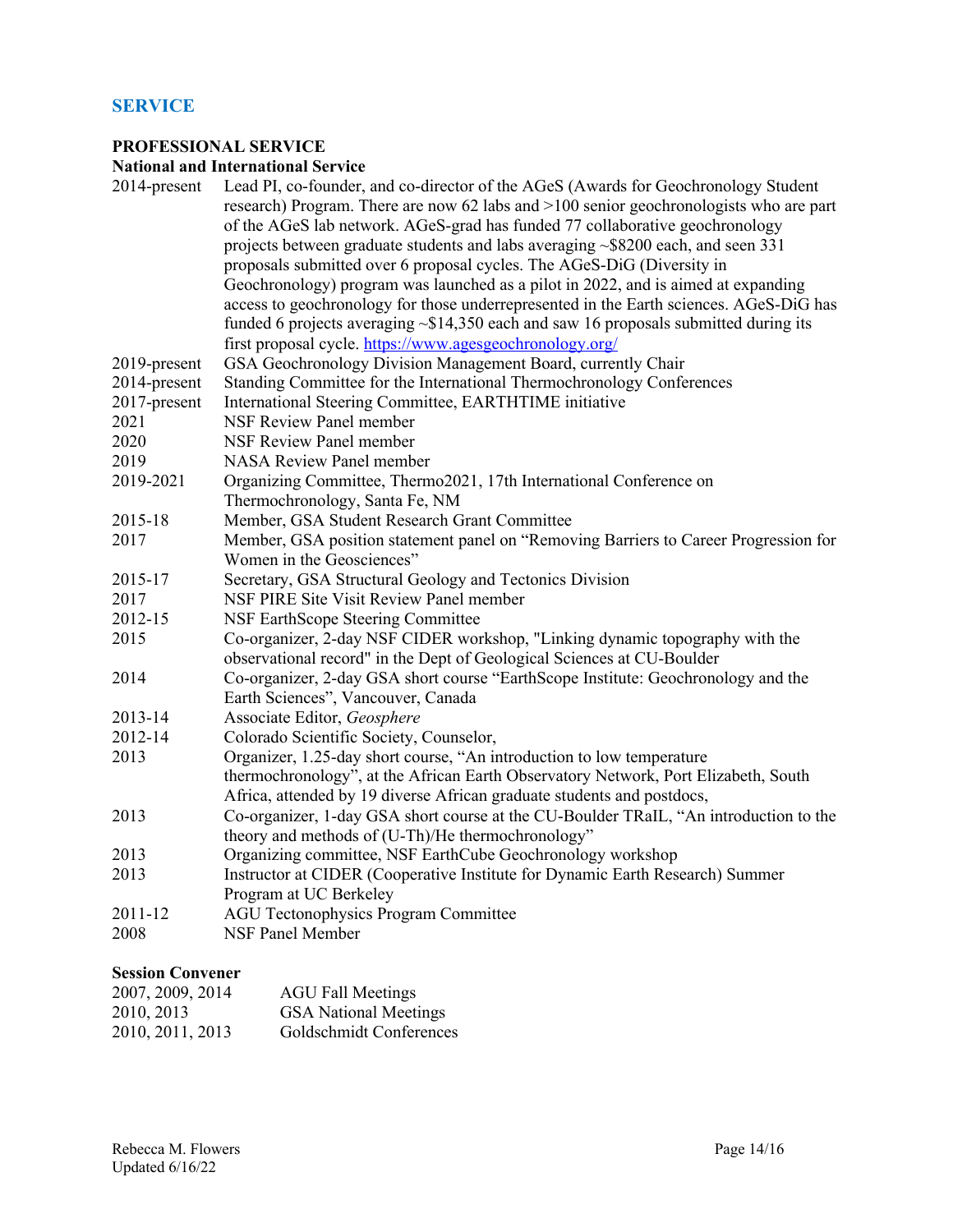#### **Panelist/Round Table Discussions**

- 2018 Panelist, two separate round tables on "Diffusion" and "Reproducibility" at the 16<sup>th</sup> International Conference on Thermochronology, Quedlinburg, Germany.
- 2016 Panelist, "'Insights into the Writing & Publishing Process" at the Career Development Workshop for NSF Geoscience Postdoctoral Researchers, NOAA, Boulder, CO.
- 2014 Panelist, "Developing synergies between disciplines" at the Challenges and Opportunities in Geochronology Workshop, pre-Goldschmidt Meeting.
- 2014 Panelist, two separate round tables on "Diffusion" and "Databases" at the 14<sup>th</sup> International Conference on Thermochronology, Chamonix, France.

#### **Referee for Journals, Proposals, and Books**

- Referee for academic journals (27 different journals, typically complete 8-12 manuscript reviews/year): *American Journal of Science, Analytical Chemistry, Chemical Geology, Contributions to Mineralogy and Petrology, Earth and Planetary Science Letters, Earth Surface Processes and Landforms, G-cubed, Geological Society of America Bulletin, Geochimica et Cosmochimica Acta, Geochronology, Geology, Geomorphology, Geophysical Research Letters, Geosphere, Joiurnal of African Earth Sciences, Journal of the Geological Society, Journal of Geophysical Research-Surface Processes, Journal of Metamorphic Geology, Journal of Geology, Journal of Structural Geology, Lithos, Lithosphere, Mountain Geologist, Nature, Precambrian Research, Science, Science Advances, Tectonics, Tectonophysics, Terra Nova*
- Referee for National Science Foundation proposals (15 different NSF programs, 6-8 NSF reviews/year): Antarctic Earth Sciences, Arctic Research Opportunities; EarthCube, EarthScope, Frontiers in Earth Science Research, Geoinformatics, Geomorphology, Geophysics, Instrumentation and Facilities, Integrated Earth Systems, Major Research Instrumentation, Marine Geology and Geophysics, Petrology and Geochemistry, Postdoctoral Fellowship, Sedimentary Geology and Paleobiology, Tectonics
- Referee for other programs (1-3 proposals/year): American Chemical Society Petroleum Research Fund, Canadian NSERC program, Department of Energy, Dutch Council for Earth and Life Sciences, W.M. Keck Foundation proposals
- Referee for book: "Geochronology and Thermochronology" by Reiners, Carlson, et al.

#### **PUBLIC OUTREACH AND RESEARCH DISSEMINATION TO PUBLIC**

- 2021 Geology Bites podcast, 30 min, on "Deciphering the Thermal History of Rocks". https://www.geologybites.com/becky-flowers
- 2021 Public interest in research on the Great Unconformity in the Grand Canyon. CU press release and coverage from numerous media outlets.
- 2021 Gneiss Chats podcast interview on "Thermochronology" with the Traveling Geologist. https://www.travelinggeologist.com/podcast/thermochronology/
- 2020 Public interest in research on the Great Unconformity at Pike Peak, Colorado. Coverage from CNN and other media outlets
- 2018-19 Science Coach in American Chemical Society, American Association of Chemistry Teachers program. Serve as mentor for high school science teacher Susan Kelly.
- 2017 Presentation on Geologic Time to first and second graders at Flatirons Elementary School 2012 Public interest in Grand Canyon research. Coverage from hundreds of media outlets,
- including the front page of *NY Times*, *Washington Post*, and *LA Times*, as well as reports on *NPR* and *PBS NewsHour*.
- 2010 Filmed for National Geographic "Naked Science" documentary on the origin and evolution of the Grand Canyon
- 2008 Grand Canyon research included in an annual review for the 2009 Britannica Book of the Year in Geology & Geochemistry
- 2008 Public interest in Grand Canyon region research. Coverage from Science, Nature, MSNBC, National Geographic.com, Earth Magazine, Science Spin, and other media outlets.